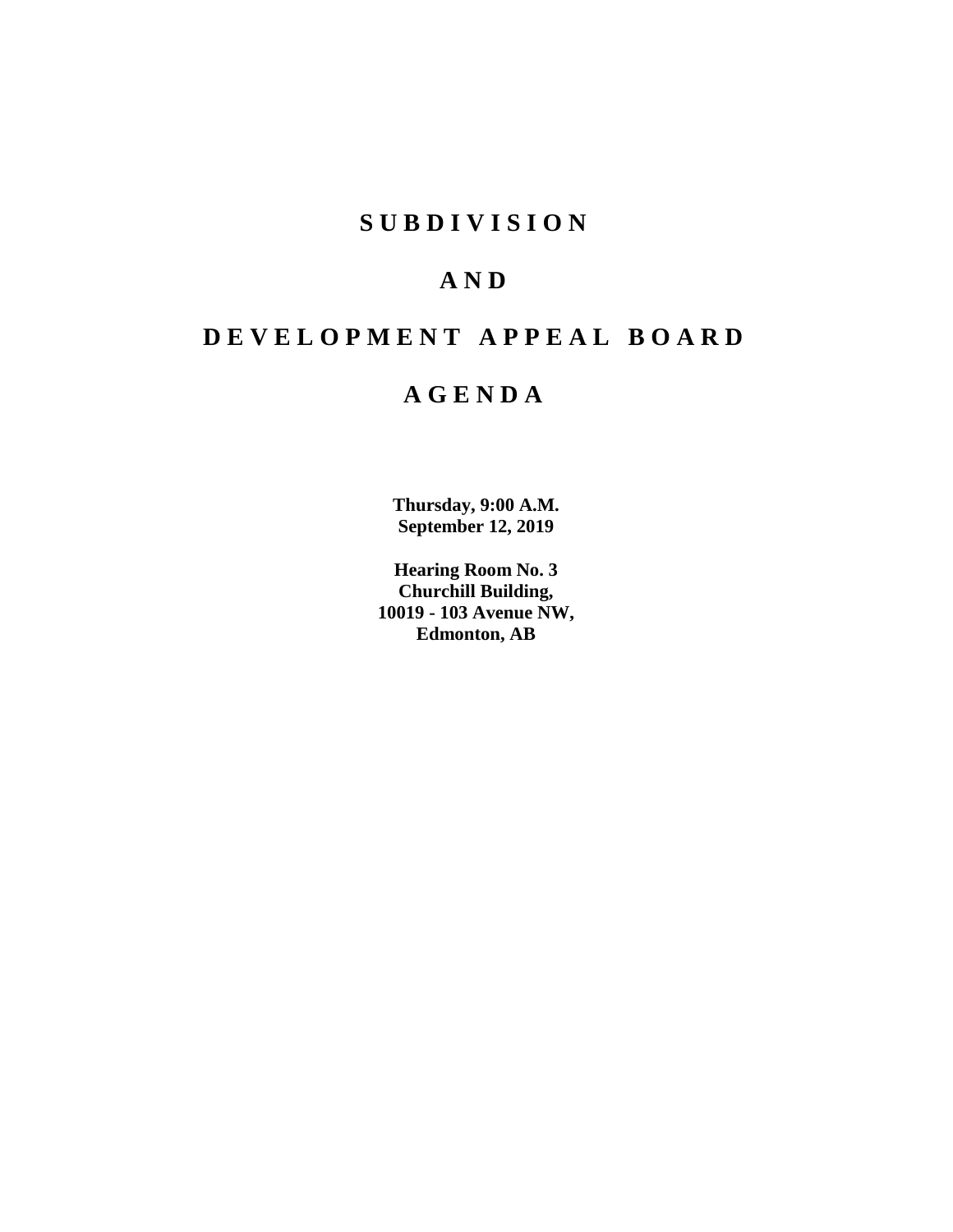# **SUBDIVISION AND DEVELOPMENT APPEAL BOARD HEARING ROOM NO. 3**

| I        | 9:00 A.M.    | SDAB-D-19-148 |                                                                                                                                                                                                                                                                                                                                                |
|----------|--------------|---------------|------------------------------------------------------------------------------------------------------------------------------------------------------------------------------------------------------------------------------------------------------------------------------------------------------------------------------------------------|
|          |              |               | Construct a Single Detached House with rear<br>attached Garage, veranda, front and rear covered<br>decks, front and rear balconies, fireplace, hot<br>tub and Basement development (NOT to be<br>used as an additional Dwelling)                                                                                                               |
|          |              |               | 9517 - 99B Street NW<br>Project No.: 281221025-001                                                                                                                                                                                                                                                                                             |
|          |              |               |                                                                                                                                                                                                                                                                                                                                                |
| $\rm II$ | 10:30 A.M.   | SDAB-D-19-149 |                                                                                                                                                                                                                                                                                                                                                |
|          |              |               | Change the Use from General Retail Stores to<br><b>Cannabis Retail Sales</b>                                                                                                                                                                                                                                                                   |
|          |              |               | 2341 – Maple Road NW<br>Project No.: 316044404-001                                                                                                                                                                                                                                                                                             |
|          |              |               |                                                                                                                                                                                                                                                                                                                                                |
| III      | 1:30 P.M.    | SDAB-D-19-150 |                                                                                                                                                                                                                                                                                                                                                |
|          |              |               | <b>Construct an Automotive and Minor Recreation</b><br>Vehicle Sales/Rental and Automotive and<br>Equipment Repair Shop addition to an existing<br>building, change the Use of an existing building<br>to an Automotive and Minor Recreation Vehicle<br>Sale/Rental, and to construct interior and<br>exterior alterations (marine dealership) |
|          |              |               | 7404 – Meridian Street NW<br>Project No.: 309777592-001                                                                                                                                                                                                                                                                                        |
|          |              |               |                                                                                                                                                                                                                                                                                                                                                |
|          | <b>NOTE:</b> |               | Unless otherwise stated, all references to "section numbers" refer to<br>the authority under the Edmonton Zoning Bylaw 12800.                                                                                                                                                                                                                  |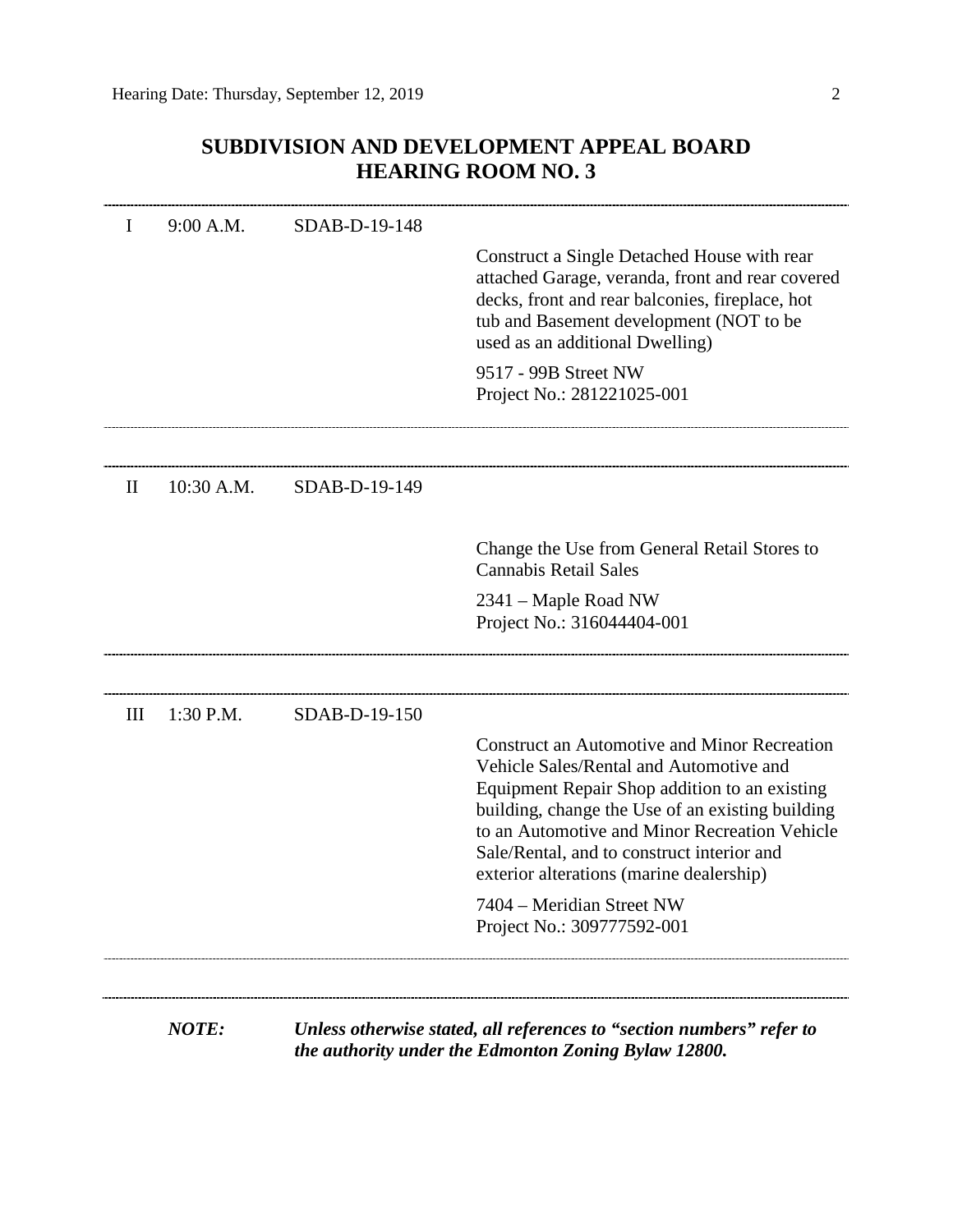#### **ITEM I: 9:00 A.M. FILE: SDAB-D-19-148**

## AN APPEAL FROM THE DECISION OF THE DEVELOPMENT OFFICER

APPELLANT:

APPLICATION NO.: 281221025-001

APPLICATION TO: Construct a Single Detached House with rear attached Garage, veranda, front and rear covered decks, front and rear balconies, fireplace, hot tub and Basement development (NOT to be used as an additional Dwelling)

| DECISION OF THE<br>DEVELOPMENT AUTHORITY:            | Refused                                      |
|------------------------------------------------------|----------------------------------------------|
| <b>DECISION DATE:</b>                                | August 15, 2019                              |
| DATE OF APPEAL:                                      | August 19, 2019                              |
| <b>MUNICIPAL DESCRIPTION</b><br>OF SUBJECT PROPERTY: | 9517 - 99B Street NW                         |
| <b>LEGAL DESCRIPTION:</b>                            | Plan 3313EO Blk 1 Lot 7                      |
| ZONE:                                                | (RF3) Small Scale Infill Development<br>Zone |
| <b>OVERLAY:</b>                                      | Mature Neighbourhood Overlay                 |
| STATUTORY PLAN:                                      | Strathcona Area Redevelopment Plan           |

## *Grounds for Appeal*

The Appellant provided the following reasons for appealing the decision of the Development Authority:

The lot size parameters and surrounding community necessitates the variances requested. The massing, height and setbacks are consistent with neighbouring properties that exist and those that are being proposed.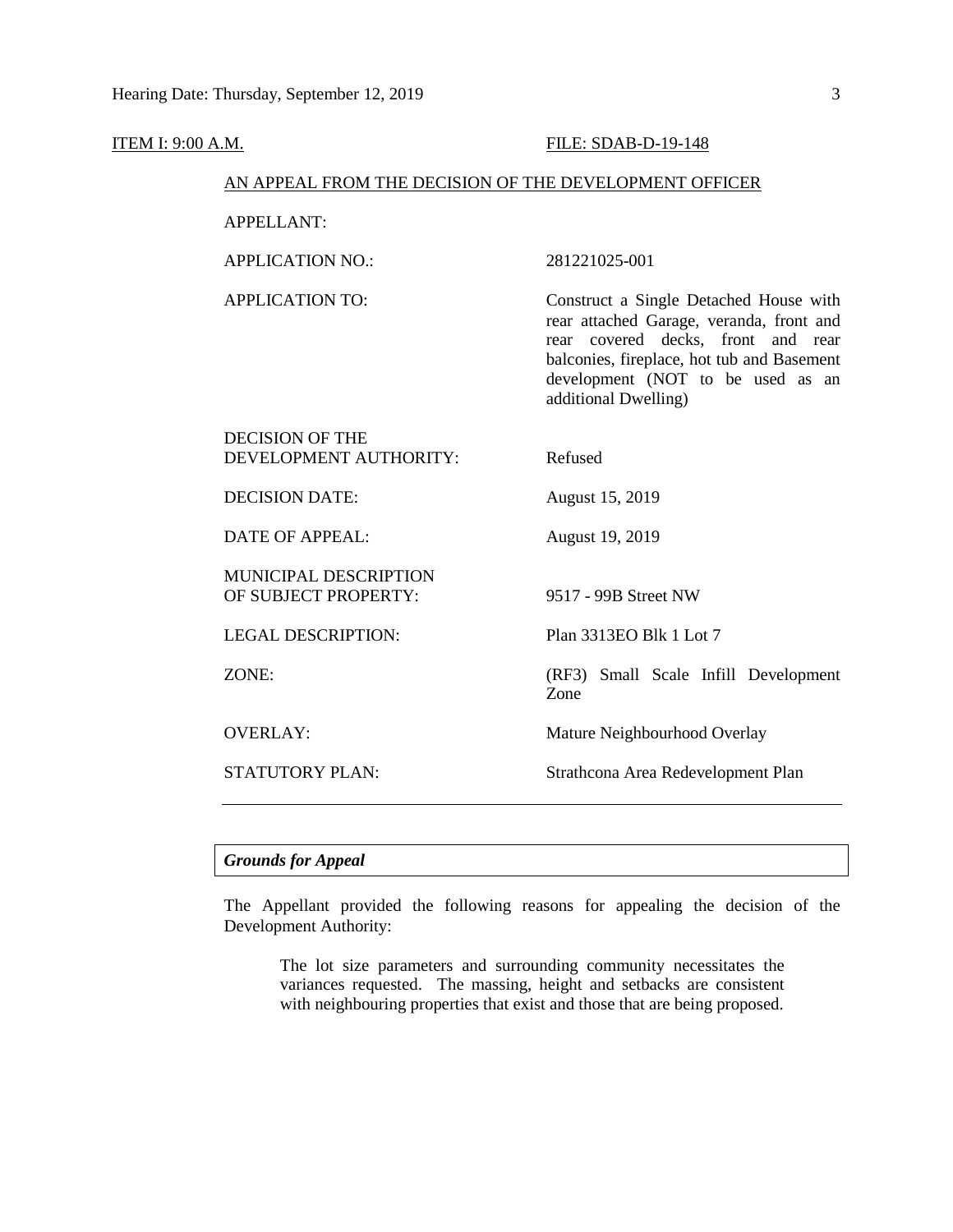## *General Matters*

## **Appeal Information:**

The *Municipal Government Act*, RSA 2000, c M-26 states the following:

#### **Grounds for Appeal**

**685(1)** If a development authority

- (a) fails or refuses to issue a development permit to a person,
- (b) issues a development permit subject to conditions, or
- (c) issues an order under section 645,

the person applying for the permit or affected by the order under section 645 may appeal to the subdivision and development appeal board.

## **Appeals**

**686(1)** A development appeal to a subdivision and development appeal board is commenced by filing a notice of the appeal, containing reasons, with the board,

- (a) in the case of an appeal made by a person referred to in section 685(1)
- (i) with respect to an application for a development permit,
	- (A) within 21 days after the date on which the written decision is given under section 642, […]

## **Hearing and Decision**

**687(3)** In determining an appeal, the subdivision and development appeal board

…

- (a.1) must comply with the land use policies;
- (a.2) subject to section 638, must comply with any applicable statutory plans;
- (a.3) subject to clauses (a.4) and (d), must comply with any land use bylaw in effect;
- (a.4) must comply with the applicable requirements of the regulations under the Gaming, Liquor and Cannabis Act respecting the location of premises described in a cannabis licence and distances between those premises and other premises;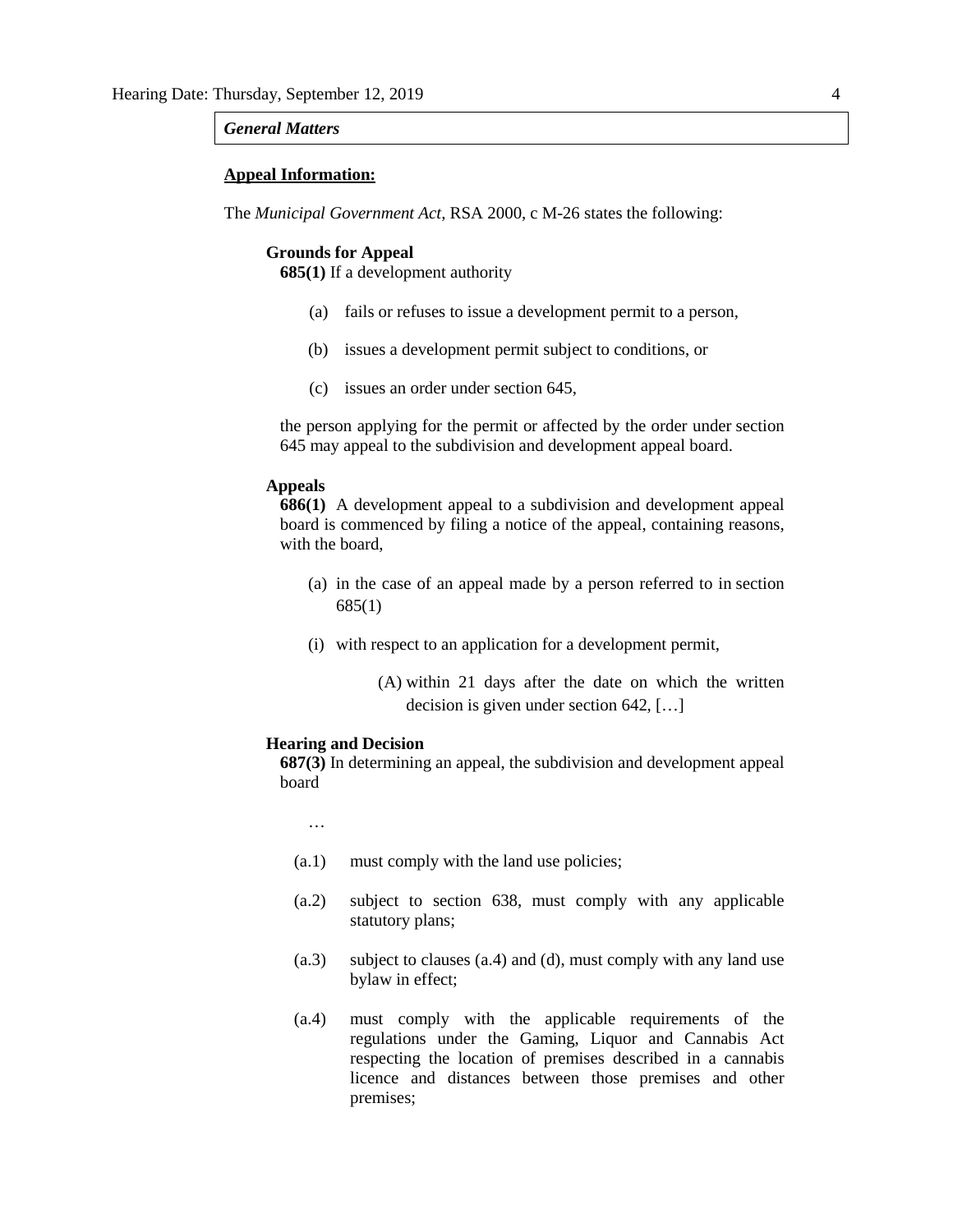…

- (c) may confirm, revoke or vary the order, decision or development permit or any condition attached to any of them or make or substitute an order, decision or permit of its own;
- (d) may make an order or decision or issue or confirm the issue of a development permit even though the proposed development does not comply with the land use bylaw if, in its opinion,
	- (i) the proposed development would not
		- (A) unduly interfere with the amenities of the neighbourhood, or
		- (B) materially interfere with or affect the use, enjoyment or value of neighbouring parcels of land,
	- and
	- (ii) the proposed development conforms with the use prescribed for that land or building in the land use bylaw.

## **General Provisions from the** *Edmonton Zoning Bylaw:*

## Under section 140.2(10), **Single Detached Housing** is a **Permitted Use** in the **(RF3) Small Scale Infill Development Zone.**

Under section 7.2(8), **Single Detached Housing** means "development consisting of a building containing one principal Dwelling which is separate from any other principal Dwelling or building. This Use includes Mobile Homes which conform to Section 78 of this Bylaw."

Section 140.1 states that the **General Purpose** of **(RF3) Small Scale Infill Development Zone** is "to provide for Single Detached Housing and Semi-detached Housing while allowing small-scale conversion and infill redevelopment to buildings containing up to four principal Dwellings under certain conditions, including Secondary Suites and Garden Suites."

Section 814.1 states that the **General Purpose** of the **Mature Neighbourhood Overlay** is:

to regulate residential development in Edmonton's mature residential neighbourhoods, while responding to the context of surrounding development, maintaining the pedestrian-oriented design of the streetscape, and to provide an opportunity for consultation by gathering input from affected parties on the impact of a proposed variance to the Overlay regulations.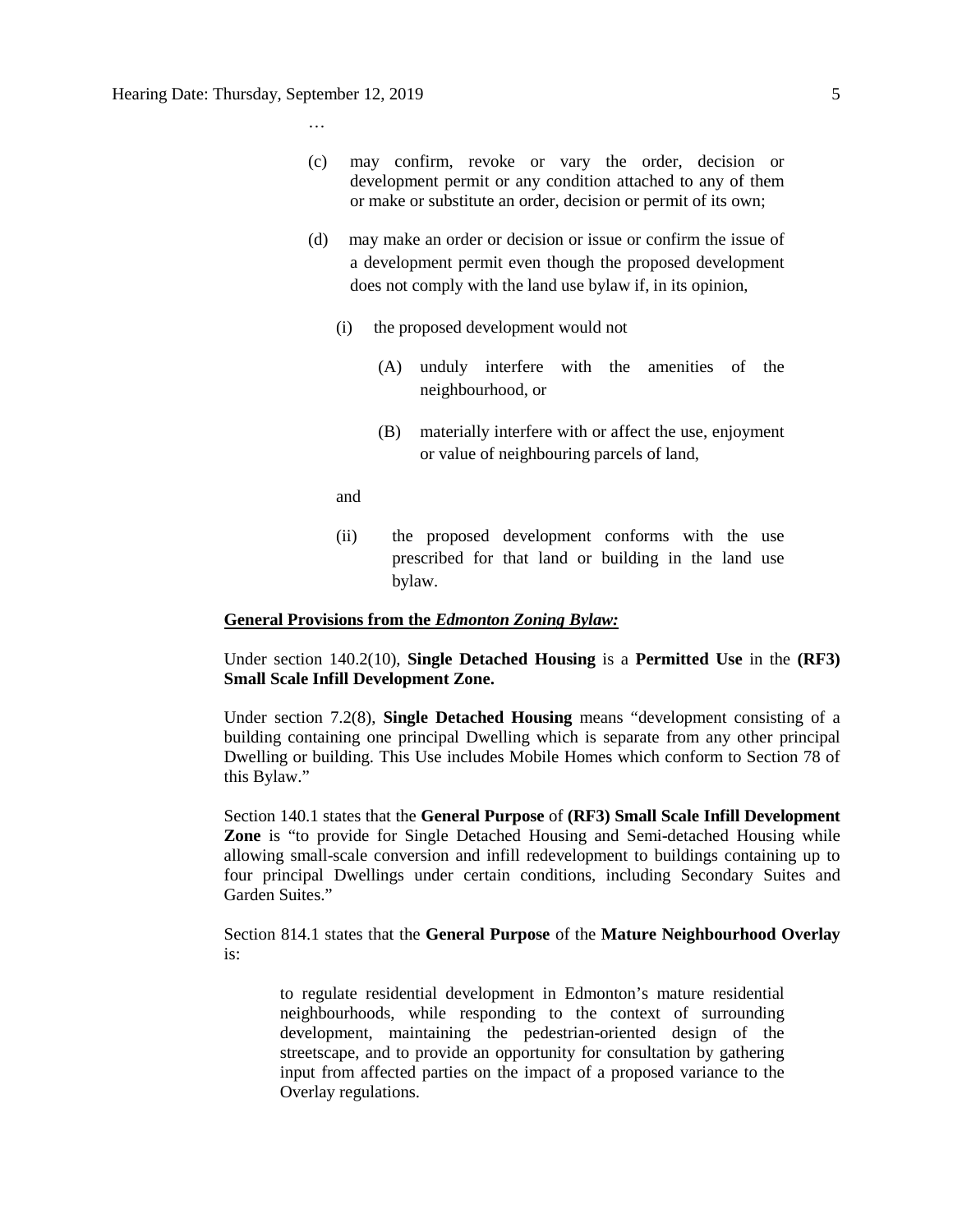## *Front Setback*

Section 814.3(1) states the Front Setback shall be in accordance with the following:

- a. the minimum Front Setback shall be 20% of site depth or [1.5 me](javascript:void(0);)tres less than the average Front Setback on Abutting Lots, whichever is less. In no case shall the Front Setback be less than [3.0 me](javascript:void(0);)tres;
- b. the maximum Front Setback shall be [1.5 me](javascript:void(0);)tres greater than the average Front Setback on Abutting Lots; and
- c. where an Abutting Lot is vacant, the vacant Lot shall be deemed to have a Front Setback of the next Abutting Lot.

Under Section 6.1, **Front Setback** means:

the distance that a development or a specified portion of it, must be set back from a Front Lot Line. A Front Setback is not a Front Yard, Amenity Space or Separation Space.



### **Development Officer's Determination**

1. Front Setback: The maximum Front Setback shall be 8.1m (814.3(1)(b))

Proposed: 8.6m Exceeds: 0.5m

## *Rear Setback*

Section 814.3(4) states "The minimum Rear Setback shall be 40% of Site Depth."

Under section 6.1, **Rear Setback** means:

the distance that a development or a specified portion of it, must be set back from a Rear Lot Line. A Rear Setback is not a Rear Yard, Amenity Space or Separation Space.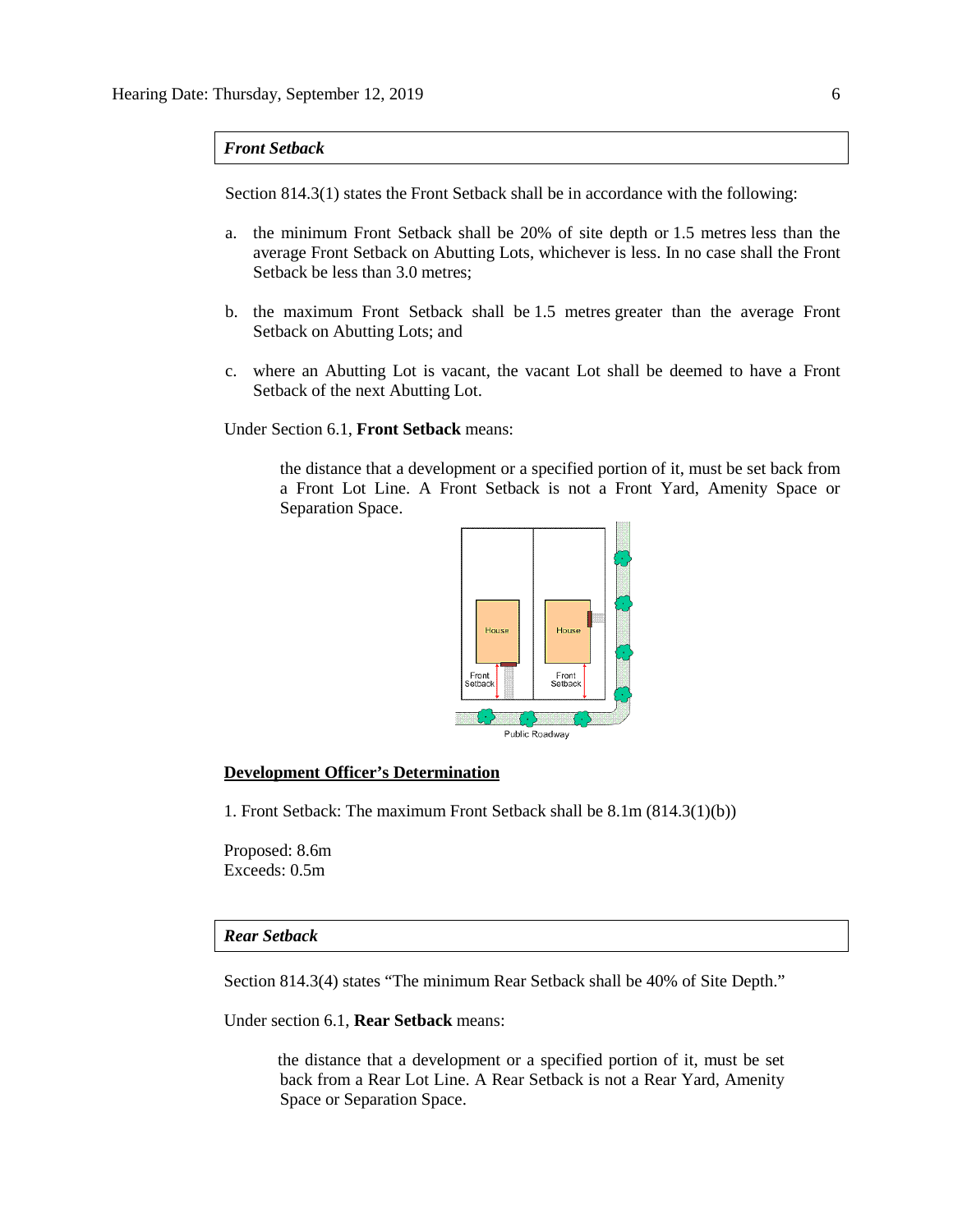

Under section 6.1, **Site Depth** means "the distance between the mid-points of the Front Lot Line and the mid-points of the Rear Lot Line."

### **Development Officer's Determination**

2. Rear Yard: The minimum Rear Yard shall be 40% of Site Depth, 13.8m. (Reference Section 814.3(4))

Proposed: 7.3m (21.3%) Deficient by: 6.5m

## *Height*

Section 814.3(5) states the maximum Height shall not exceed 8.9 metres.

Section 52.1(b) states "for the flat roof type, Height shall be determined by measuring from the horizontal plane through Grade to the midpoint of the highest parapet, provided the resulting top of the parapet is no more than 0.4 metres above the maximum Height allowed in the zone or overlay"

## **Development Officer's Determination**

3. A Building shall not exceed 8.9m in Height (Reference Section 814.3(5)).

Proposed Height: 13.3m Exceeds by: 4.4m

4. The Building parapet shall not extend more than 0.4m above the permitted building

Height of 8.9m (Reference Section 52.2(c)). Maximum parapet Height: 9.3m (0.4m + 8.9m) Proposed exceeds by: 4.0m (13.3m)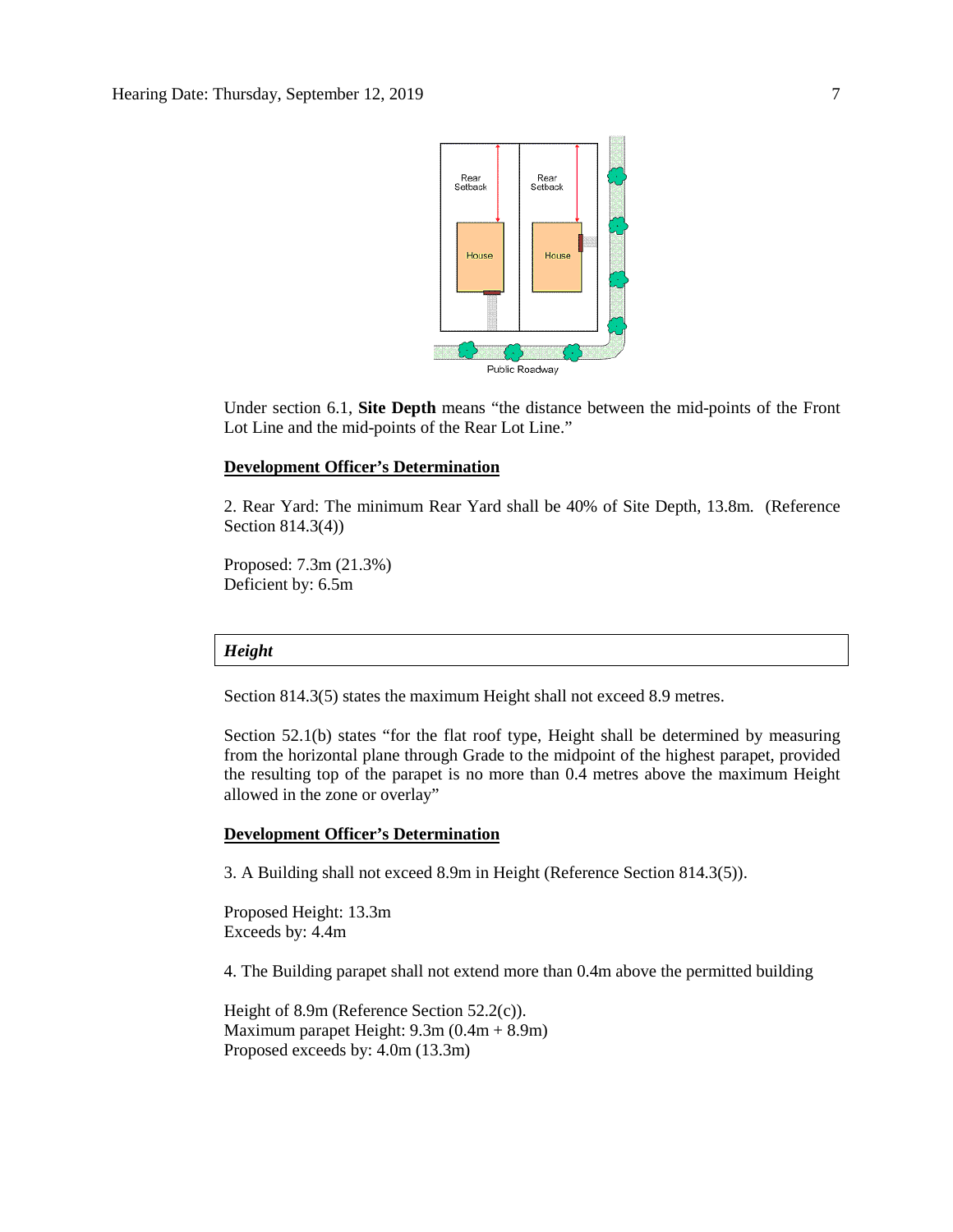#### *Side Yard Projection*

## *Eaves*

Section 44.1(a) states:

The following features may project into a required Setback or Separation Space as provided for below:

> verandas, porches, eaves, shade projections, unenclosed steps, chimneys, belt courses, sills, together with any other architectural features which are of a similar character, provided such projections do not exceed [0.6 me](javascript:void(0);)tres in the case of Setbacks or Separation Spaces of [1.2 me](javascript:void(0);)tres or greater. Where unenclosed steps extend into Side Setbacks, such steps shall not exceed a Height of [1.0 me](javascript:void(0);)tres;

## *Platform Structures*

Section 44.3(c) states:

The following features may project into a required Setback or Separation Space as provided for below:

Platform Structures provided such projections do not exceed 0.6 metres into any other Setbacks or Separation Spaces with a depth of less than 4.0 metres.

Under section 6.1, **Platform Structures** means:

an elevated structure intended for use as outdoor Amenity Area that may project and/or be recessed from the wall of a building, may be surrounded by guardrails, parapet walls or similar features. Common examples include: balconies, raised terraces and decks. This definition does not include a Rooftop Terrace.

## **Development Officer's Determination**

5. Side yard projection – The maximum projection for a platform structure and unenclosed steps are 0.6m (Section 44.1 and 44.3(c)).

Proposed: 1.1m projection of south landing and stairs Exceeds by: 0.5m

## *Rear Attached Garage*

Section 814.3(19) states Rear attached Garages shall not be allowed.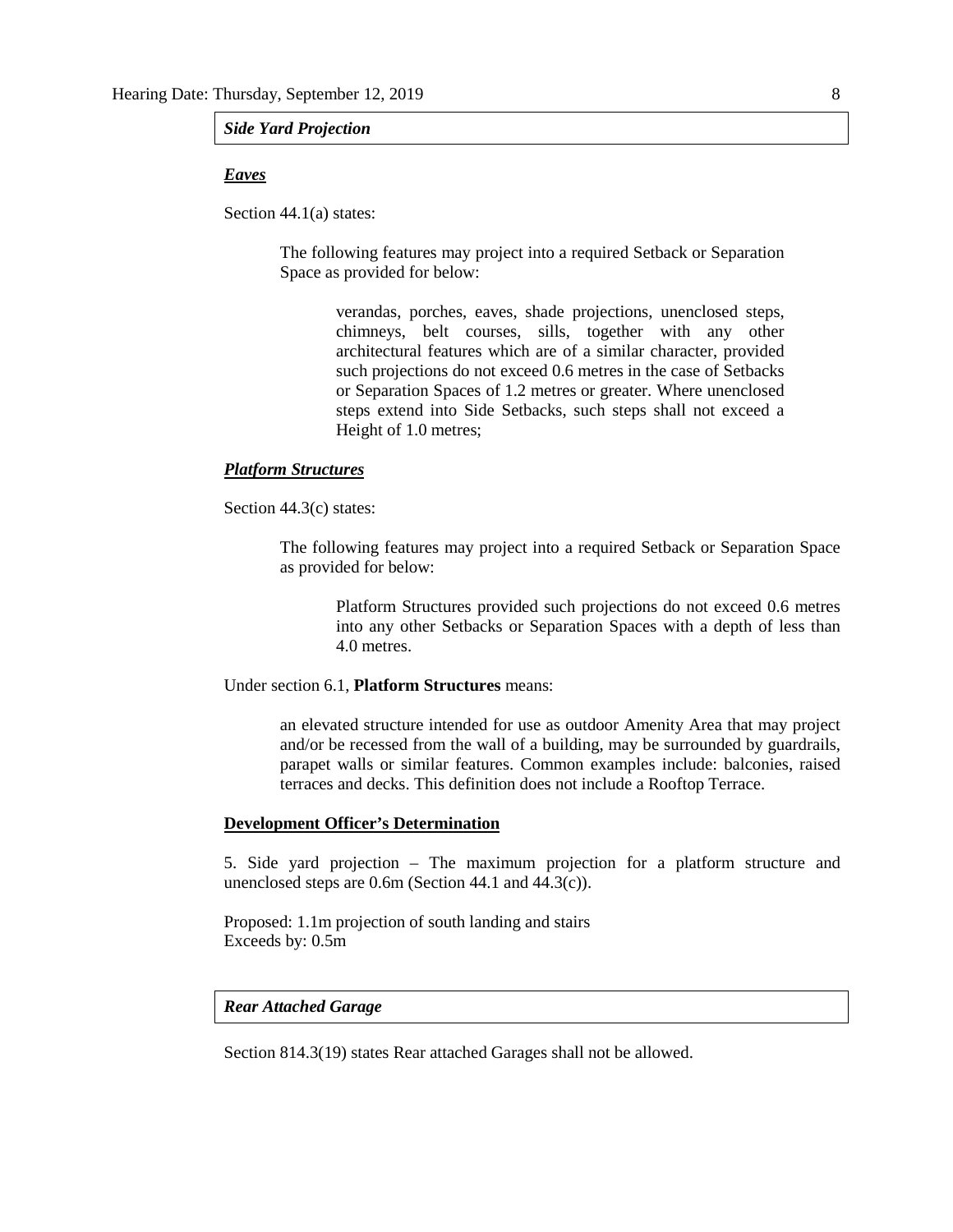## **Development Officer's Determination**

6. Rear attached Garages shall not be allowed (814.3(19))

Proposed: rear attached Garage

## *Site Coverage*

Section 140.4(10) states **Maximum Site Coverage** for Single Detached and Duplex Housing - Site area 300 square metres or greater shall be as follows:

| Principal Dwelling | Accessory       | Principal | Total    |
|--------------------|-----------------|-----------|----------|
| building           | <b>Building</b> | building  | Site     |
|                    |                 | with      | Coverage |
|                    |                 | attached  |          |
|                    |                 | Garage    |          |
| 28 percent         | 12 percent      | 40        | 40       |
|                    |                 | percent   | percent  |

Under Section 6.1, **Site Coverage** means the total horizontal area of all buildings or structures on a Site which are located at or higher than 1.0 metres above Grade, including Accessory buildings or Structures, calculated by perpendicular projection onto a horizontal plane from one point located at an infinite distance above all buildings and structures on the Site. This definition shall not include:

- a. steps, eaves, cornices, and similar projections;
- b. driveways, aisles and parking lots unless they are part of a Parking Garage which extends 1.0 metres or more above Grade; or
- c. unenclosed inner and outer courts, terraces and patios where these are less than 1.0 metres above Grade.

## **Development Officer's Determination**

7. Site Coverage - The house with rear garage covers 41.3% of the site, instead of 40.0%. (Section 140.4.10(a)).

Note retaining walls shown on sheets 1/13 and 2/13 shall NOT to be constructed over Road Right of Way.

## *Community Consultation*

Section 814.5(1) states the following with respect to Proposed Variances:

When the Development Officer receives a Development Permit Application for a new principal building, or a new Garden Suite that does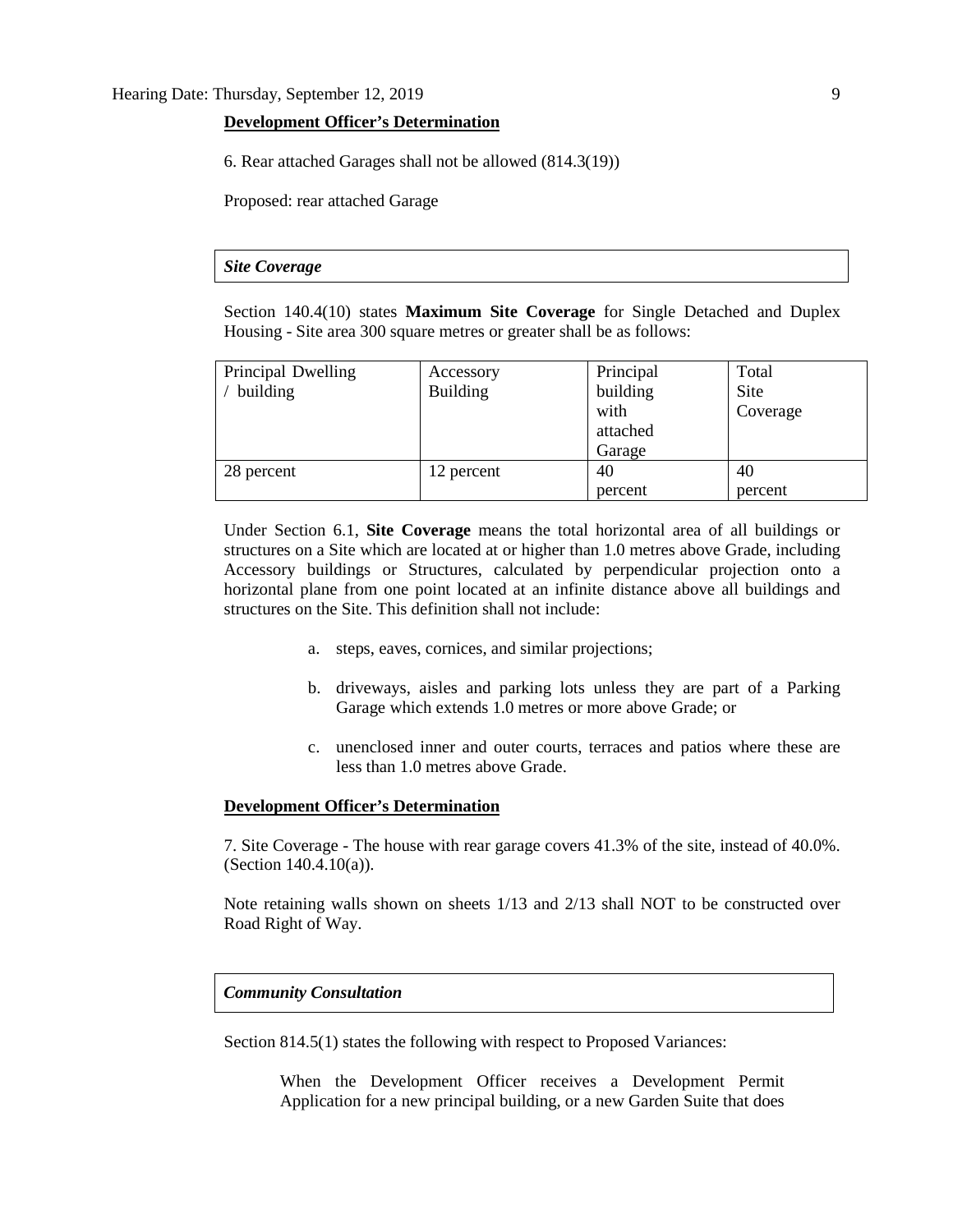not comply with any regulation contained within this Overlay, or receives a Development Permit for alterations to an existing structure that require a variance to Section 814.3(1), 814.3(3), 814.3(5) and 814.3(9) of this Overlay:

- a. the Development Officer shall send notice, to the recipient parties specified in Table 814.5(2), to outline any requested variances to the Overlay and solicit comments directly related to the proposed variance;
- b. the Development Officer shall not render a decision on the Development Permit application until 21 days after notice has been sent, unless the Development Officer receives feedback from the specified affected parties in accordance with Table 814.5(2); and
- c. the Development Officer shall consider any comments directly related to the proposed variance when determining whether to approve the Development Permit Application in accordance with Sections 11.3 and 11.4.

| Tier # | <b>Recipient Parties</b>                                | <b>Affected Parties</b> | <b>Regulation of this Overlay</b> |
|--------|---------------------------------------------------------|-------------------------|-----------------------------------|
|        |                                                         |                         | to be Varied                      |
| Tier 1 | The municipal address                                   | The assessed owners     | $814.3(1)$ – Front Setback        |
|        | and assessed owners of                                  | of the land wholly or   | $814.3(5)$ – Height               |
|        | the land wholly or                                      | partially<br>located    |                                   |
|        | partially located within a                              | within a distance of    |                                   |
|        | distance of $60.0$ metres $\vert 60.0$ m of the Site of |                         |                                   |
|        | of the Site of the                                      | the proposed            |                                   |
|        | proposed development                                    | development and the     |                                   |
|        | and the President of                                    | President of each       |                                   |
|        | Community<br>each                                       | <b>Community League</b> |                                   |
|        | League                                                  |                         |                                   |
| Tier 2 | The municipal address                                   | The assessed owners     | $814.3(4)$ – Rear Setback         |
|        | and assessed owners of of the land Abutting             |                         | $814.3(19)$ – Rear Attached       |
|        | the land Abutting the the Site and directly             |                         | Garage                            |
|        | Site, directly adjacent adjacent across a               |                         |                                   |
|        | across a Lane from the   Lane from the Site             |                         |                                   |
|        | Site of the proposed                                    | of the proposed         |                                   |
|        | development and the                                     | development             |                                   |
|        | President<br>of<br>each                                 |                         |                                   |
|        | <b>Community League</b>                                 |                         |                                   |

Section 814.5(2) states: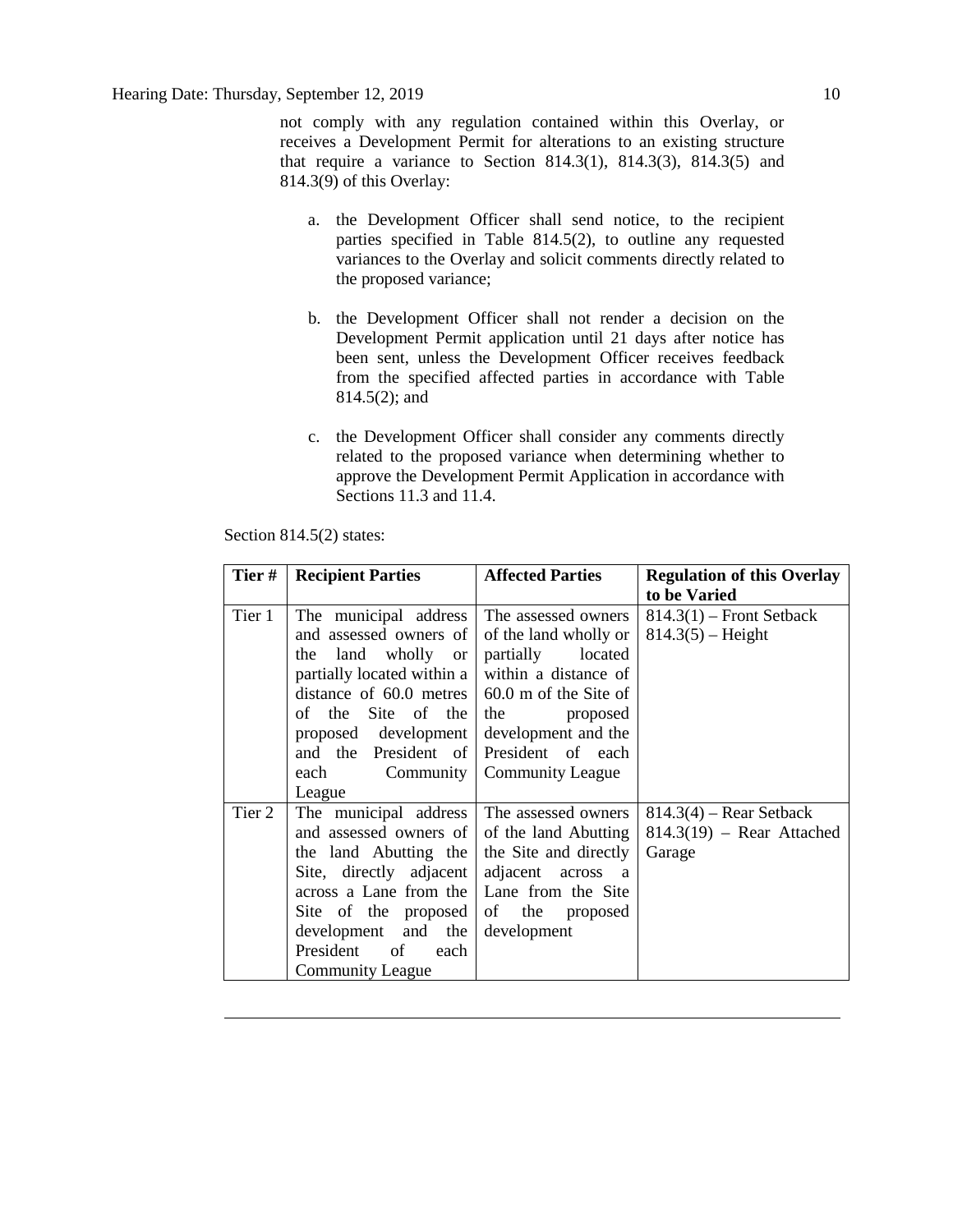## Notice to Applicant/Appellant

Provincial legislation requires that the Subdivision and Development Appeal Board issue its official decision in writing within fifteen days of the conclusion of the hearing.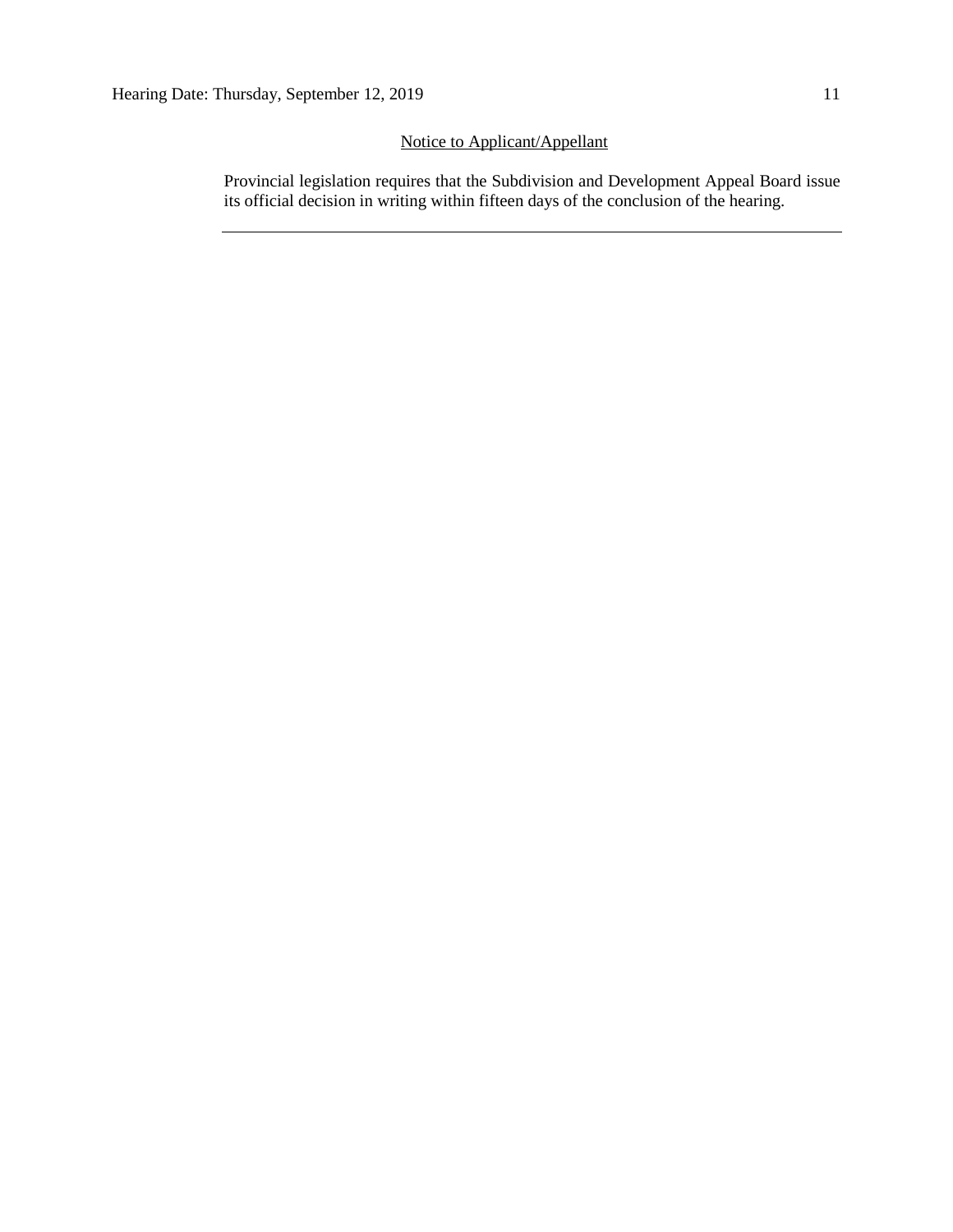$\overline{a}$ 

| <b>Application for</b><br><b>Minor Development Permit</b><br>This document is a Development Permit Decision for the development application described below.<br>Applicant<br>Property Address(es) and Legal Description(s)<br>9517 - 99B STREET NW<br>Plan 3313EO Blk 1 Lot 7<br><b>Scope of Application</b><br>To construct a Single Detached House with rear attached Garage, veranda, front and rear covered decks, front and rear balconies,<br>fireplace, hot tub and Basement development (NOT to be used as an additional Dwelling).<br><b>Permit Details</b><br># of Primary Dwelling Units To Construct:<br># of Dwelling Units Add/Remove: 1<br># of Secondary Suite Dwelling Units To Construct:<br>Class of Permit: Class B<br>Client File Reference Number:<br>Lot Grading Needed?: Y<br>New Sewer Service Required: Y<br>Minor Dev. Application Fee: Single Detached House<br>Stat. Plan Overlay/Annex Area: Mature Neighbourhood<br>Secondary Suite Included ?: N<br>Overlay<br>I/We certify that the above noted details are correct.<br>Applicant signature:<br><b>Development Application Decision</b><br>Refused<br>Issue Date: Aug 15, 2019 Development Authority: BAUER, KERRY<br>THIS IS NOT A PERMIT | <b><i><u><u><b>MONTON</b></u></u></i></b> | Project Number: 281221025-001<br><b>Application Date:</b><br>MAY 02, 2018<br>Printed:<br>August 15, 2019 at 1:31 PM |
|-----------------------------------------------------------------------------------------------------------------------------------------------------------------------------------------------------------------------------------------------------------------------------------------------------------------------------------------------------------------------------------------------------------------------------------------------------------------------------------------------------------------------------------------------------------------------------------------------------------------------------------------------------------------------------------------------------------------------------------------------------------------------------------------------------------------------------------------------------------------------------------------------------------------------------------------------------------------------------------------------------------------------------------------------------------------------------------------------------------------------------------------------------------------------------------------------------------------------------|-------------------------------------------|---------------------------------------------------------------------------------------------------------------------|
|                                                                                                                                                                                                                                                                                                                                                                                                                                                                                                                                                                                                                                                                                                                                                                                                                                                                                                                                                                                                                                                                                                                                                                                                                             |                                           | Page:<br>$1$ of $2$                                                                                                 |
|                                                                                                                                                                                                                                                                                                                                                                                                                                                                                                                                                                                                                                                                                                                                                                                                                                                                                                                                                                                                                                                                                                                                                                                                                             |                                           |                                                                                                                     |
|                                                                                                                                                                                                                                                                                                                                                                                                                                                                                                                                                                                                                                                                                                                                                                                                                                                                                                                                                                                                                                                                                                                                                                                                                             |                                           |                                                                                                                     |
|                                                                                                                                                                                                                                                                                                                                                                                                                                                                                                                                                                                                                                                                                                                                                                                                                                                                                                                                                                                                                                                                                                                                                                                                                             |                                           |                                                                                                                     |
|                                                                                                                                                                                                                                                                                                                                                                                                                                                                                                                                                                                                                                                                                                                                                                                                                                                                                                                                                                                                                                                                                                                                                                                                                             |                                           |                                                                                                                     |
|                                                                                                                                                                                                                                                                                                                                                                                                                                                                                                                                                                                                                                                                                                                                                                                                                                                                                                                                                                                                                                                                                                                                                                                                                             |                                           |                                                                                                                     |
|                                                                                                                                                                                                                                                                                                                                                                                                                                                                                                                                                                                                                                                                                                                                                                                                                                                                                                                                                                                                                                                                                                                                                                                                                             |                                           |                                                                                                                     |
|                                                                                                                                                                                                                                                                                                                                                                                                                                                                                                                                                                                                                                                                                                                                                                                                                                                                                                                                                                                                                                                                                                                                                                                                                             |                                           |                                                                                                                     |
|                                                                                                                                                                                                                                                                                                                                                                                                                                                                                                                                                                                                                                                                                                                                                                                                                                                                                                                                                                                                                                                                                                                                                                                                                             |                                           |                                                                                                                     |
|                                                                                                                                                                                                                                                                                                                                                                                                                                                                                                                                                                                                                                                                                                                                                                                                                                                                                                                                                                                                                                                                                                                                                                                                                             |                                           |                                                                                                                     |
|                                                                                                                                                                                                                                                                                                                                                                                                                                                                                                                                                                                                                                                                                                                                                                                                                                                                                                                                                                                                                                                                                                                                                                                                                             |                                           |                                                                                                                     |
|                                                                                                                                                                                                                                                                                                                                                                                                                                                                                                                                                                                                                                                                                                                                                                                                                                                                                                                                                                                                                                                                                                                                                                                                                             |                                           |                                                                                                                     |
|                                                                                                                                                                                                                                                                                                                                                                                                                                                                                                                                                                                                                                                                                                                                                                                                                                                                                                                                                                                                                                                                                                                                                                                                                             |                                           |                                                                                                                     |
|                                                                                                                                                                                                                                                                                                                                                                                                                                                                                                                                                                                                                                                                                                                                                                                                                                                                                                                                                                                                                                                                                                                                                                                                                             |                                           |                                                                                                                     |
|                                                                                                                                                                                                                                                                                                                                                                                                                                                                                                                                                                                                                                                                                                                                                                                                                                                                                                                                                                                                                                                                                                                                                                                                                             |                                           |                                                                                                                     |
|                                                                                                                                                                                                                                                                                                                                                                                                                                                                                                                                                                                                                                                                                                                                                                                                                                                                                                                                                                                                                                                                                                                                                                                                                             |                                           |                                                                                                                     |
|                                                                                                                                                                                                                                                                                                                                                                                                                                                                                                                                                                                                                                                                                                                                                                                                                                                                                                                                                                                                                                                                                                                                                                                                                             |                                           |                                                                                                                     |
|                                                                                                                                                                                                                                                                                                                                                                                                                                                                                                                                                                                                                                                                                                                                                                                                                                                                                                                                                                                                                                                                                                                                                                                                                             |                                           |                                                                                                                     |
|                                                                                                                                                                                                                                                                                                                                                                                                                                                                                                                                                                                                                                                                                                                                                                                                                                                                                                                                                                                                                                                                                                                                                                                                                             |                                           |                                                                                                                     |
|                                                                                                                                                                                                                                                                                                                                                                                                                                                                                                                                                                                                                                                                                                                                                                                                                                                                                                                                                                                                                                                                                                                                                                                                                             |                                           |                                                                                                                     |
|                                                                                                                                                                                                                                                                                                                                                                                                                                                                                                                                                                                                                                                                                                                                                                                                                                                                                                                                                                                                                                                                                                                                                                                                                             |                                           |                                                                                                                     |
|                                                                                                                                                                                                                                                                                                                                                                                                                                                                                                                                                                                                                                                                                                                                                                                                                                                                                                                                                                                                                                                                                                                                                                                                                             |                                           |                                                                                                                     |
|                                                                                                                                                                                                                                                                                                                                                                                                                                                                                                                                                                                                                                                                                                                                                                                                                                                                                                                                                                                                                                                                                                                                                                                                                             |                                           |                                                                                                                     |
|                                                                                                                                                                                                                                                                                                                                                                                                                                                                                                                                                                                                                                                                                                                                                                                                                                                                                                                                                                                                                                                                                                                                                                                                                             |                                           |                                                                                                                     |
|                                                                                                                                                                                                                                                                                                                                                                                                                                                                                                                                                                                                                                                                                                                                                                                                                                                                                                                                                                                                                                                                                                                                                                                                                             |                                           |                                                                                                                     |
|                                                                                                                                                                                                                                                                                                                                                                                                                                                                                                                                                                                                                                                                                                                                                                                                                                                                                                                                                                                                                                                                                                                                                                                                                             |                                           |                                                                                                                     |
|                                                                                                                                                                                                                                                                                                                                                                                                                                                                                                                                                                                                                                                                                                                                                                                                                                                                                                                                                                                                                                                                                                                                                                                                                             |                                           |                                                                                                                     |
|                                                                                                                                                                                                                                                                                                                                                                                                                                                                                                                                                                                                                                                                                                                                                                                                                                                                                                                                                                                                                                                                                                                                                                                                                             |                                           |                                                                                                                     |
|                                                                                                                                                                                                                                                                                                                                                                                                                                                                                                                                                                                                                                                                                                                                                                                                                                                                                                                                                                                                                                                                                                                                                                                                                             |                                           |                                                                                                                     |
|                                                                                                                                                                                                                                                                                                                                                                                                                                                                                                                                                                                                                                                                                                                                                                                                                                                                                                                                                                                                                                                                                                                                                                                                                             |                                           |                                                                                                                     |
|                                                                                                                                                                                                                                                                                                                                                                                                                                                                                                                                                                                                                                                                                                                                                                                                                                                                                                                                                                                                                                                                                                                                                                                                                             |                                           |                                                                                                                     |
|                                                                                                                                                                                                                                                                                                                                                                                                                                                                                                                                                                                                                                                                                                                                                                                                                                                                                                                                                                                                                                                                                                                                                                                                                             |                                           |                                                                                                                     |
|                                                                                                                                                                                                                                                                                                                                                                                                                                                                                                                                                                                                                                                                                                                                                                                                                                                                                                                                                                                                                                                                                                                                                                                                                             |                                           |                                                                                                                     |
|                                                                                                                                                                                                                                                                                                                                                                                                                                                                                                                                                                                                                                                                                                                                                                                                                                                                                                                                                                                                                                                                                                                                                                                                                             |                                           |                                                                                                                     |
|                                                                                                                                                                                                                                                                                                                                                                                                                                                                                                                                                                                                                                                                                                                                                                                                                                                                                                                                                                                                                                                                                                                                                                                                                             |                                           |                                                                                                                     |
|                                                                                                                                                                                                                                                                                                                                                                                                                                                                                                                                                                                                                                                                                                                                                                                                                                                                                                                                                                                                                                                                                                                                                                                                                             |                                           |                                                                                                                     |
|                                                                                                                                                                                                                                                                                                                                                                                                                                                                                                                                                                                                                                                                                                                                                                                                                                                                                                                                                                                                                                                                                                                                                                                                                             |                                           |                                                                                                                     |
|                                                                                                                                                                                                                                                                                                                                                                                                                                                                                                                                                                                                                                                                                                                                                                                                                                                                                                                                                                                                                                                                                                                                                                                                                             |                                           |                                                                                                                     |
|                                                                                                                                                                                                                                                                                                                                                                                                                                                                                                                                                                                                                                                                                                                                                                                                                                                                                                                                                                                                                                                                                                                                                                                                                             |                                           |                                                                                                                     |
|                                                                                                                                                                                                                                                                                                                                                                                                                                                                                                                                                                                                                                                                                                                                                                                                                                                                                                                                                                                                                                                                                                                                                                                                                             |                                           |                                                                                                                     |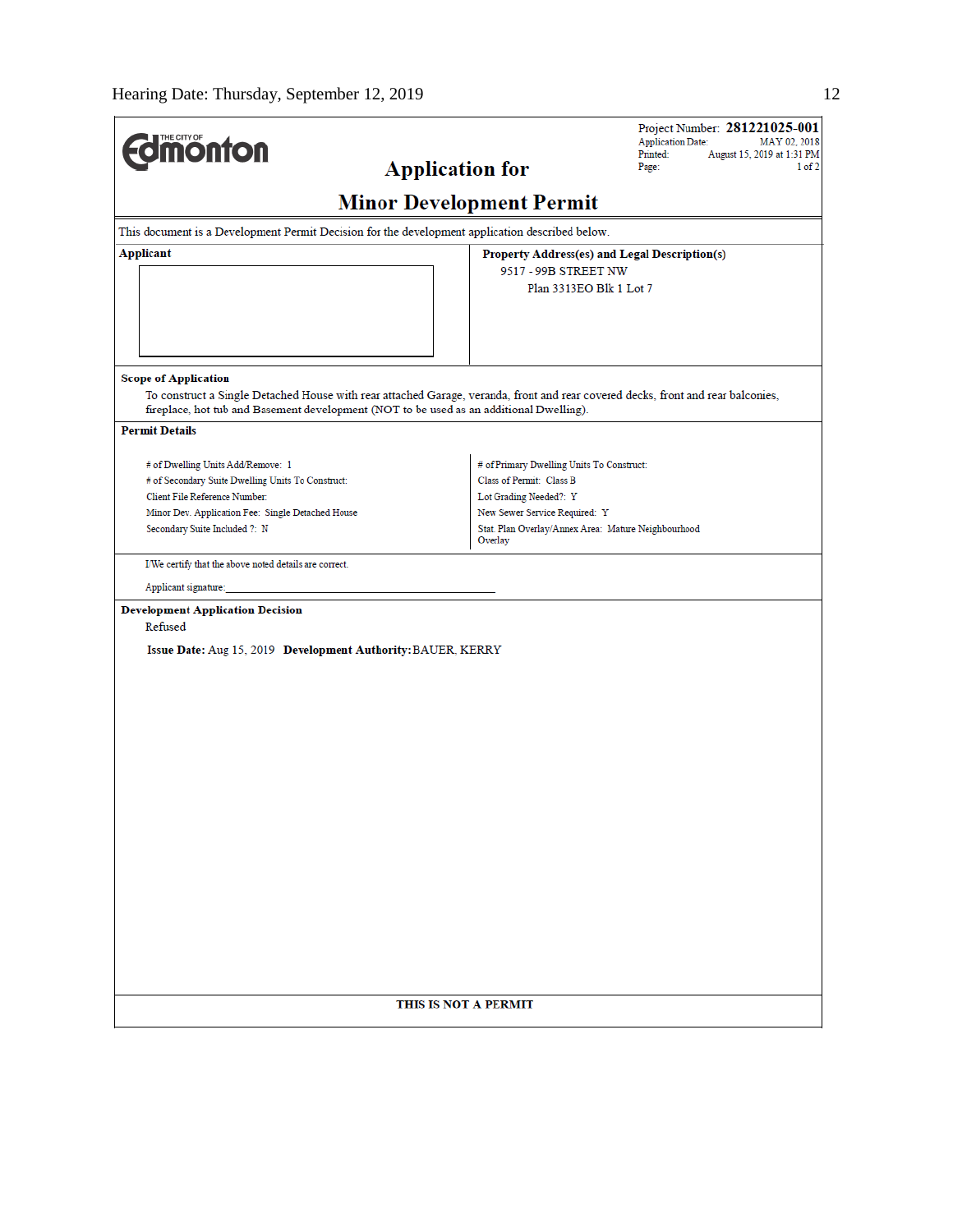| THE CITY OF<br><b>ionfon</b>                                                                                                                                |                                                                                             | <b>Application for</b>                                                             |                                                          | Project Number: 281221025-001<br><b>Application Date:</b><br>MAY 02, 2018<br>Printed:<br>August 15, 2019 at 1:31 PM<br>Page:<br>$2$ of $2$ |
|-------------------------------------------------------------------------------------------------------------------------------------------------------------|---------------------------------------------------------------------------------------------|------------------------------------------------------------------------------------|----------------------------------------------------------|--------------------------------------------------------------------------------------------------------------------------------------------|
|                                                                                                                                                             |                                                                                             | <b>Minor Development Permit</b>                                                    |                                                          |                                                                                                                                            |
| <b>Reason for Refusal</b>                                                                                                                                   |                                                                                             |                                                                                    |                                                          |                                                                                                                                            |
| 1. Front Setback: The maximum Front Setback shall be 8.1m (814.3(1)(b))<br>Proposed: 8.6m<br>Exceeds: 0.5m                                                  |                                                                                             |                                                                                    |                                                          |                                                                                                                                            |
| 2. Rear Yard: The minimum Rear Yard shall be 40% of Site Depth, 13.8m. (Reference Section 814.3(4))<br>Proposed: 7.3m (21.3%)<br>Deficient by: 6.5m         |                                                                                             |                                                                                    |                                                          |                                                                                                                                            |
| 3. A Building shall not exceed 8.9m in Height (Reference Section 814.3(5)).<br>Proposed Height: 13.3m<br>Exceeds by: 4.4m                                   |                                                                                             |                                                                                    |                                                          |                                                                                                                                            |
| Maximum parapet Height: 9.3m (0.4m + 8.9m)<br>Proposed exceeds by: 4.0m (13.3m)                                                                             |                                                                                             |                                                                                    |                                                          | 4. The Building parapet shall not extend more than 0.4m above the permitted building Height of 8.9m (Reference Section 52.2(c)).           |
|                                                                                                                                                             |                                                                                             |                                                                                    |                                                          | 5. Side yard projection – The maximum projection for a platform structure and unenclosed steps are 0.6m (Section 44.1 and 44.3(c)          |
| ).<br>Proposed: 1.1m projection of south landing and stairs<br>Exceeds by: 0.5m                                                                             |                                                                                             |                                                                                    |                                                          |                                                                                                                                            |
| 6. Rear attached Garages shall not be allowed (814.3(19))<br>Proposed: rear attached Garage                                                                 |                                                                                             |                                                                                    |                                                          |                                                                                                                                            |
| 7. Site Coverage - The house with rear garage covers 41.3% of the site, instead of 40.0%. (Section 140.4.10(a)).                                            |                                                                                             |                                                                                    |                                                          |                                                                                                                                            |
| Note retaining walls shown on sheets 1/13 and 2/13 shall NOT to be constructed over Road Right of Way.                                                      |                                                                                             |                                                                                    |                                                          |                                                                                                                                            |
| <b>Rights of Appeal</b><br>through 689 of the Municipal Government Act.                                                                                     |                                                                                             |                                                                                    |                                                          | The Applicant has the right of appeal within 21 days after the date on which the decision is made, as outlined in Section 683              |
| Fees                                                                                                                                                        |                                                                                             |                                                                                    |                                                          |                                                                                                                                            |
| Sanitary Sewer Trunk Fund<br>Development Permit Inspection Fee<br>Dev. Application Fee<br>Lot Grading Fee<br>Total GST Amount:<br><b>Totals for Permit:</b> | <b>Fee Amount</b><br>\$1,629.00<br>\$204.00<br>\$485.00<br>\$143.00<br>\$0.00<br>\$2,461.00 | <b>Amount Paid</b><br>\$1,629.00<br>\$204.00<br>\$485.00<br>\$143.00<br>\$2,461.00 | Receipt#<br>04991127<br>04991127<br>04991127<br>04991127 | <b>Date Paid</b><br>May 03, 2018<br>May 03, 2018<br>May 03, 2018<br>May 03, 2018                                                           |
|                                                                                                                                                             |                                                                                             |                                                                                    |                                                          |                                                                                                                                            |
|                                                                                                                                                             |                                                                                             | THIS IS NOT A PERMIT                                                               |                                                          |                                                                                                                                            |
|                                                                                                                                                             |                                                                                             |                                                                                    |                                                          |                                                                                                                                            |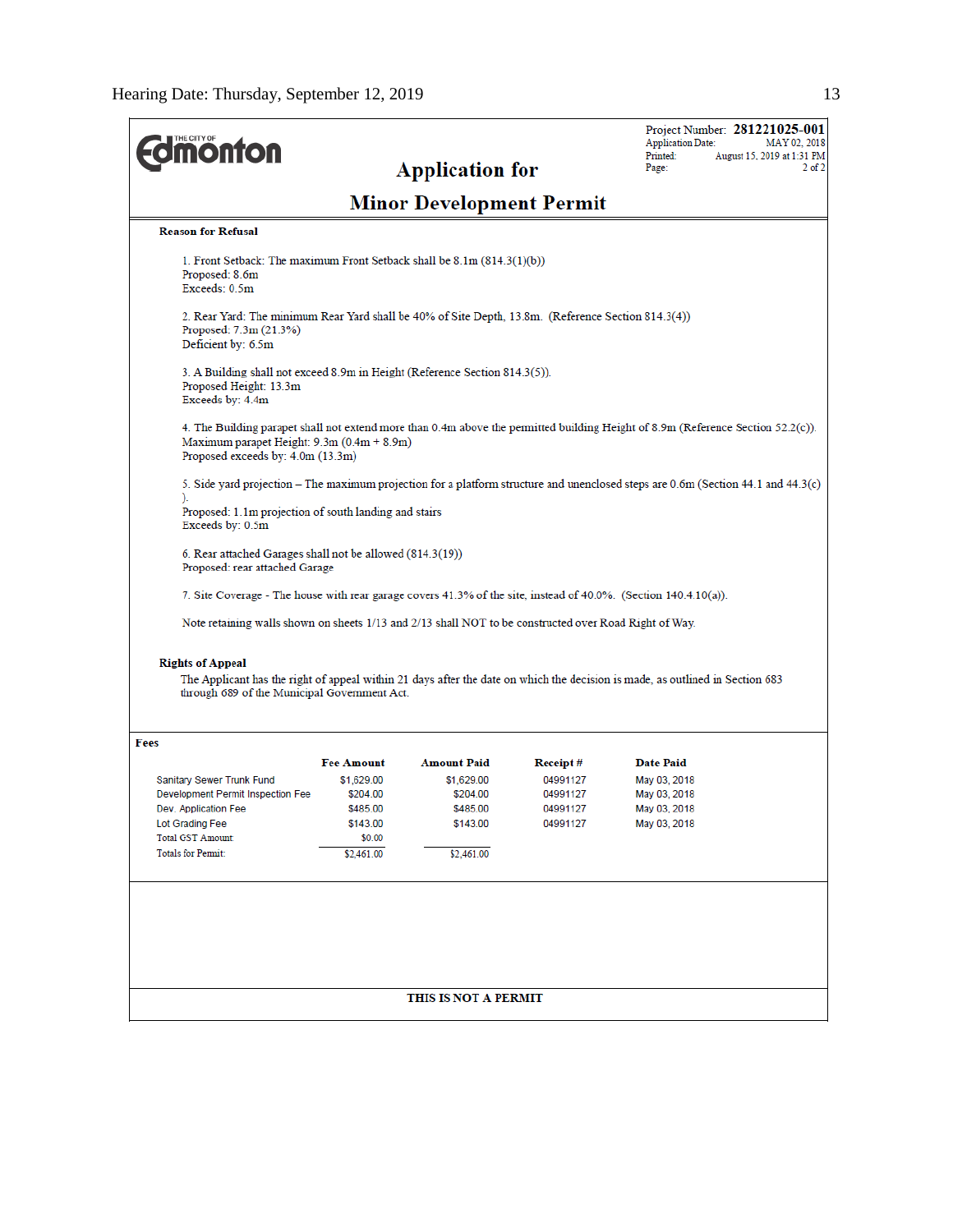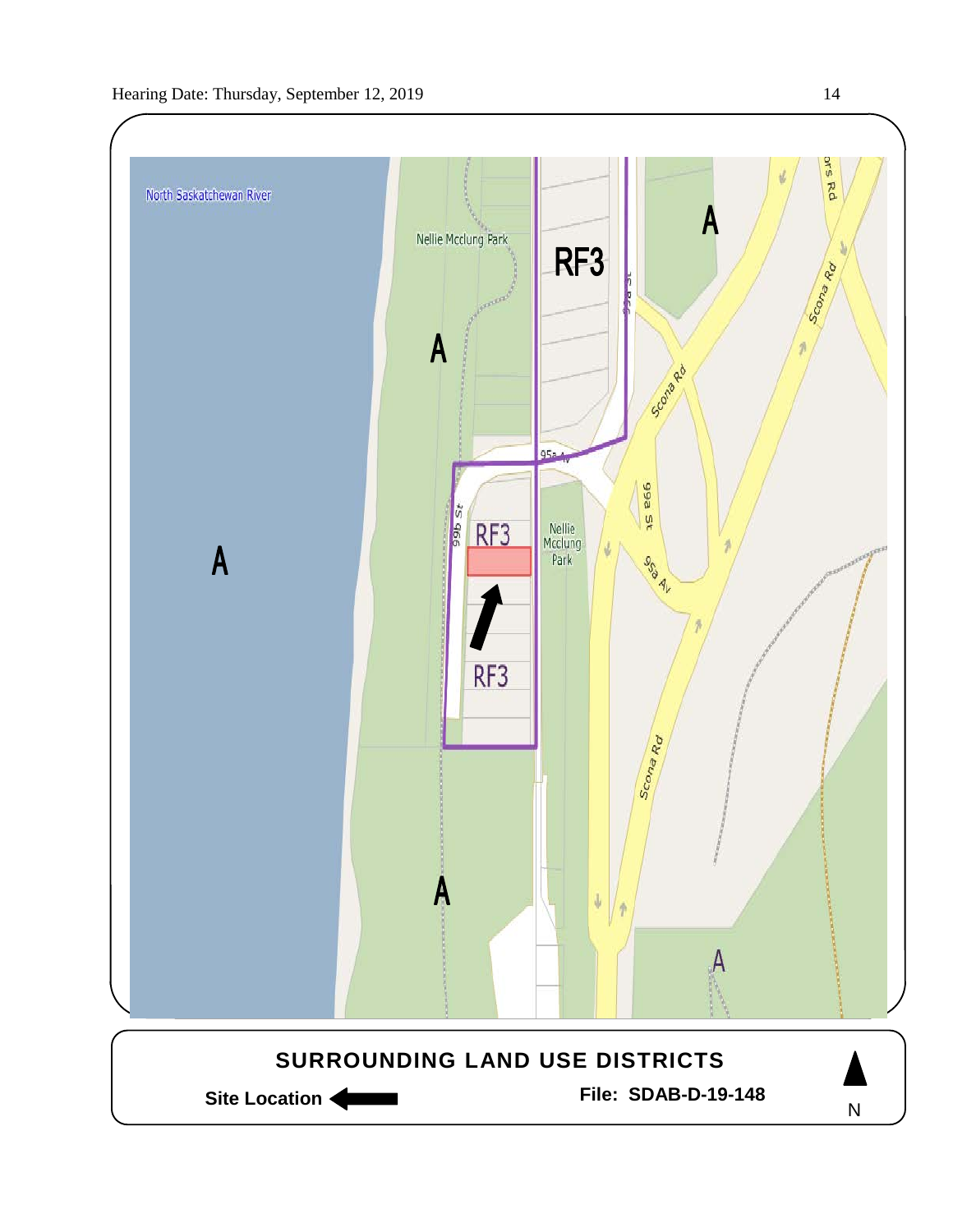| ITEM II: 10:30 A.M. |                                                        | FILE: SDAB-D-19-149                                                          |
|---------------------|--------------------------------------------------------|------------------------------------------------------------------------------|
|                     | AN APPEAL FROM THE DECISION OF THE DEVELOPMENT OFFICER |                                                                              |
|                     | <b>APPELLANT:</b>                                      |                                                                              |
|                     | <b>APPLICATION NO.:</b>                                | 316044404-001                                                                |
|                     | <b>APPLICATION TO:</b>                                 | Change the Use from General Retail<br><b>Stores to Cannabis Retail Sales</b> |
|                     | <b>DECISION OF THE</b><br>DEVELOPMENT AUTHORITY:       | Refused                                                                      |
|                     | <b>DECISION DATE:</b>                                  | June 26, 2019                                                                |
|                     | <b>DATE OF APPEAL:</b>                                 | July 12, 2019                                                                |
|                     | <b>MUNICIPAL DESCRIPTION</b><br>OF SUBJECT PROPERTY:   | 2341 – Maple Road NW                                                         |
|                     | <b>LEGAL DESCRIPTION:</b>                              | Plan 1420502 Blk 13 Lot 3                                                    |
|                     | ZONE:                                                  | DC <sub>1</sub><br>Direct<br>Development<br>Control<br>Provision             |
|                     | <b>OVERLAY:</b>                                        | N/A                                                                          |
|                     | STATUTORY PLAN(S):                                     | Tamarack Neighbourhood Structure Plan<br>The Meadows Area Structure Plan     |
|                     |                                                        |                                                                              |

## *Grounds for Appeal*

The Appellant provided the following reasons for appealing the decision of the Development Authority:

We are solicitors for CC Growth Corp., whose application for a development permit (made through their architects, Planworks Design and Planning Inc.) for a Cannabis Retail Sales Use at the above captioned address was refused by the Development Authority. We hereby appeal the refusal of our client's development permit application on the grounds that:

· Cannabis Retail Sales is a Permitted Use within the "Pedestrian Friendly Commercial Node" of the Tamarack DC1 District;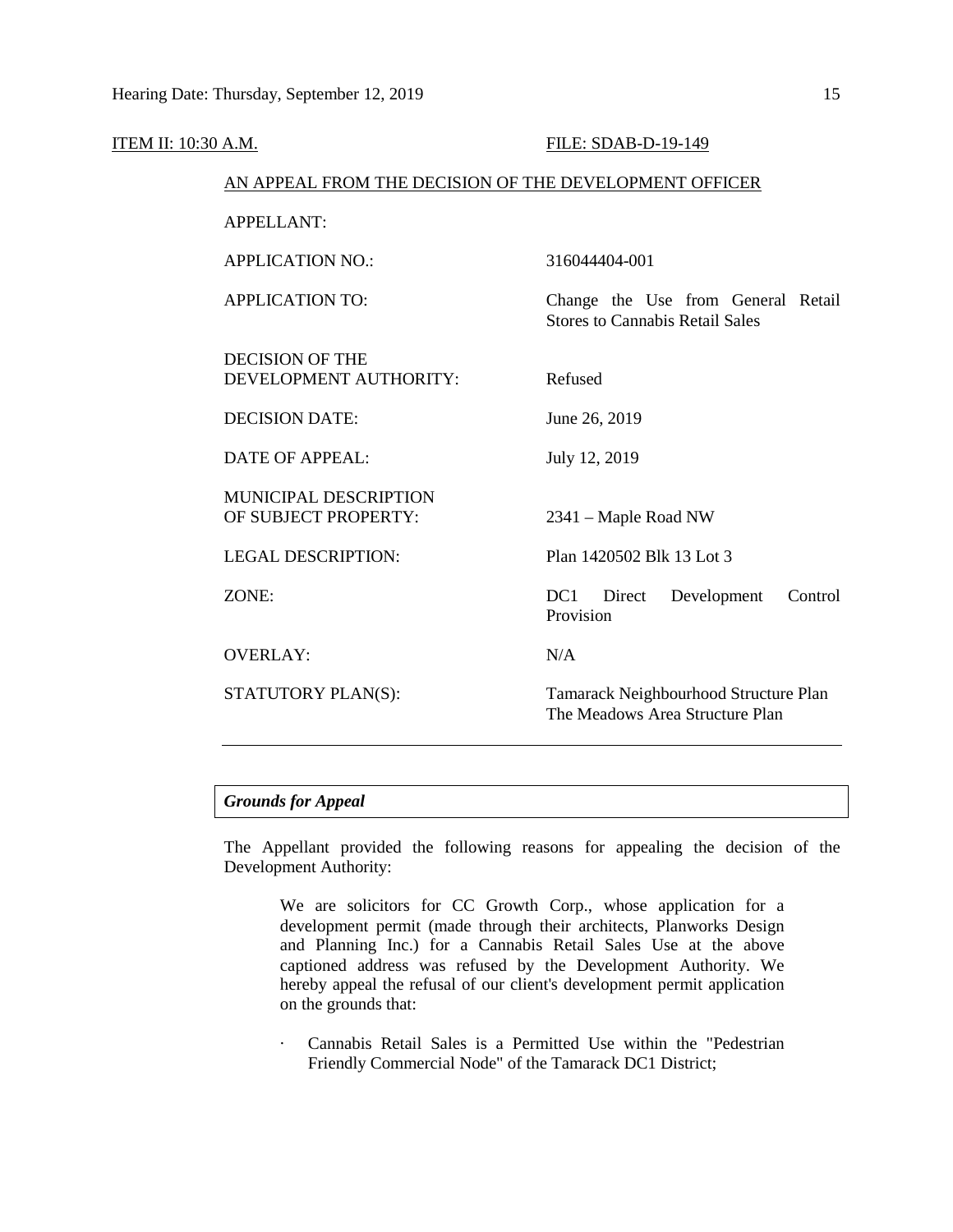- · The proposed Cannabis Retail Sales Use is appropriate at the subject location;
- · The proposed Cannabis Retail Sales Use will not unduly interfere with the amenities of the neighbourhood or materially interfere with or affect the use, enjoyment or value of neighbouring parcels of land; and
- Such further and other grounds as may be presented at the hearing of the within appeal.

## *General Matters*

**In response to a written request received from the Appellant, this hearing was scheduled on September 12, 2019.**

## **Appeal Information:**

The *Municipal Government Act*, RSA 2000, c M-26 states the following:

## **Grounds for Appeal**

**685(1)** If a development authority

- (a) fails or refuses to issue a development permit to a person,
- (b) issues a development permit subject to conditions, or
- (c) issues an order under section 645,

the person applying for the permit or affected by the order under section 645 may appeal to the subdivision and development appeal board.

**(2)** In addition to an applicant under subsection (1), any person affected by an order, decision or development permit made or issued by a development authority may appeal to the subdivision and development appeal board.

## **Appeals**

**686(1)** A development appeal to a subdivision and development appeal board is commenced by filing a notice of the appeal, containing reasons, with the board,

- (a) in the case of an appeal made by a person referred to in section 685(1)
	- (i) with respect to an application for a development permit,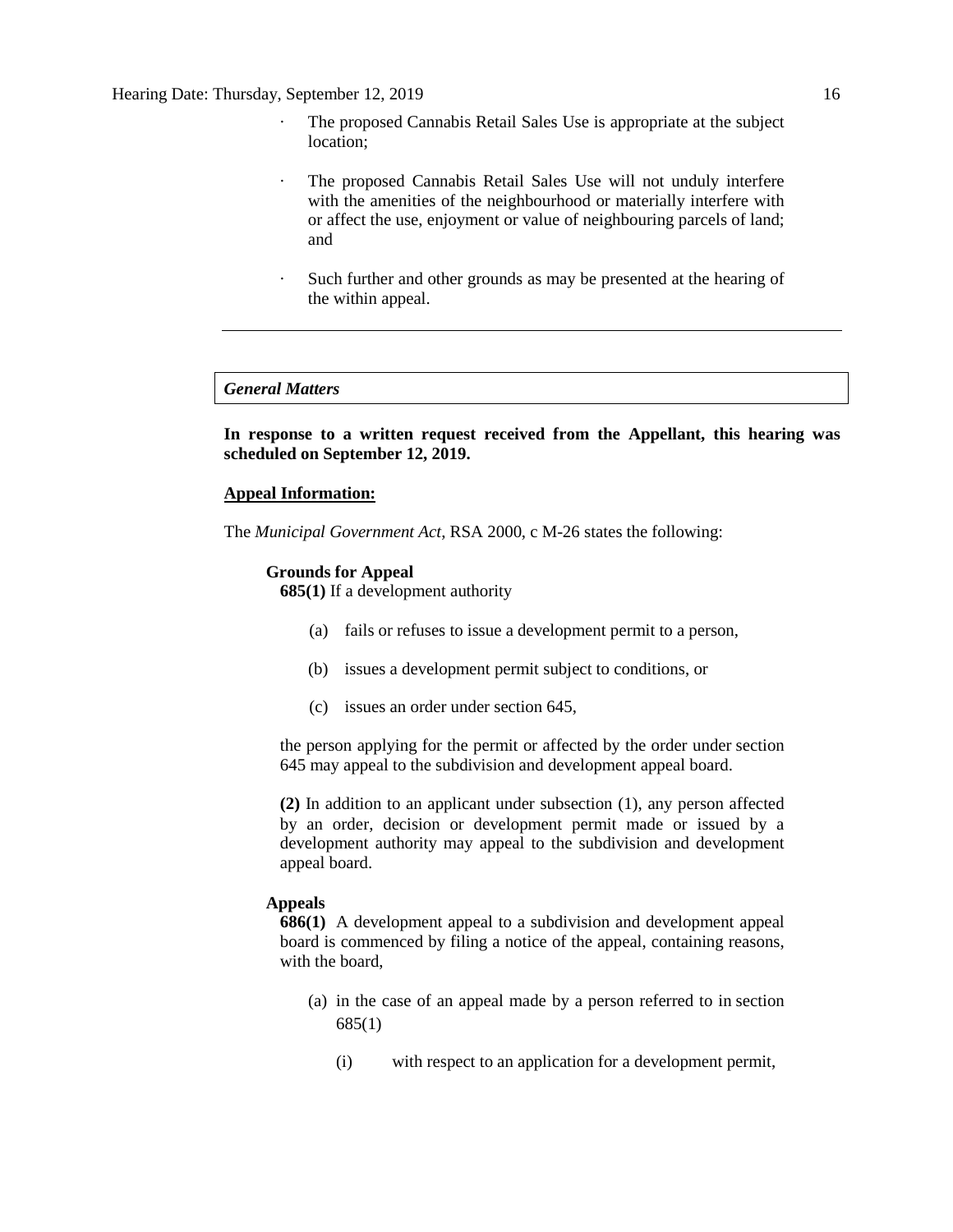- (A) within 21 days after the date on which the written decision is given under section 642, or
- (B) if no decision is made with respect to the application within the 40-day period, or within any extension of that period under section 684, within 21 days after the date the period or extension expires,

or

- (ii) with respect to an order under section 645, within 21 days after the date on which the order is made, or
- (b) in the case of an appeal made by a person referred to in section 685(2), within 21 days after the date on which the notice of the issuance of the permit was given in accordance with the land use bylaw.

**685(4)** Despite subsections (1), (2) and (3), if a decision with respect to a development permit application in respect of a direct control district

- (a) …
- (b) is made by a development authority, the appeal is limited to whether the development authority followed the directions of council, and if the subdivision and development appeal board finds that the development authority did not follow the directions it may, in accordance with the directions, substitute its decision for the development authority's decision.

## **General Provisions from the** *DC1 (Bylaw 18989 – Area B) Direct Development Control Provision ("DC1")***:**

Under Section 3 **Uses**:

- 3.2 Area B Pedestrian Friendly Commercial Nodes
	- d. Cannabis Retail Sales

Under section 7.4(9), **Cannabis Retail Sales** means:

development used for the retail sale of Cannabis that is authorized by provincial or federal legislation. This Use may include retail sales of Cannabis accessories. This Use does not include Cannabis Production and Distribution.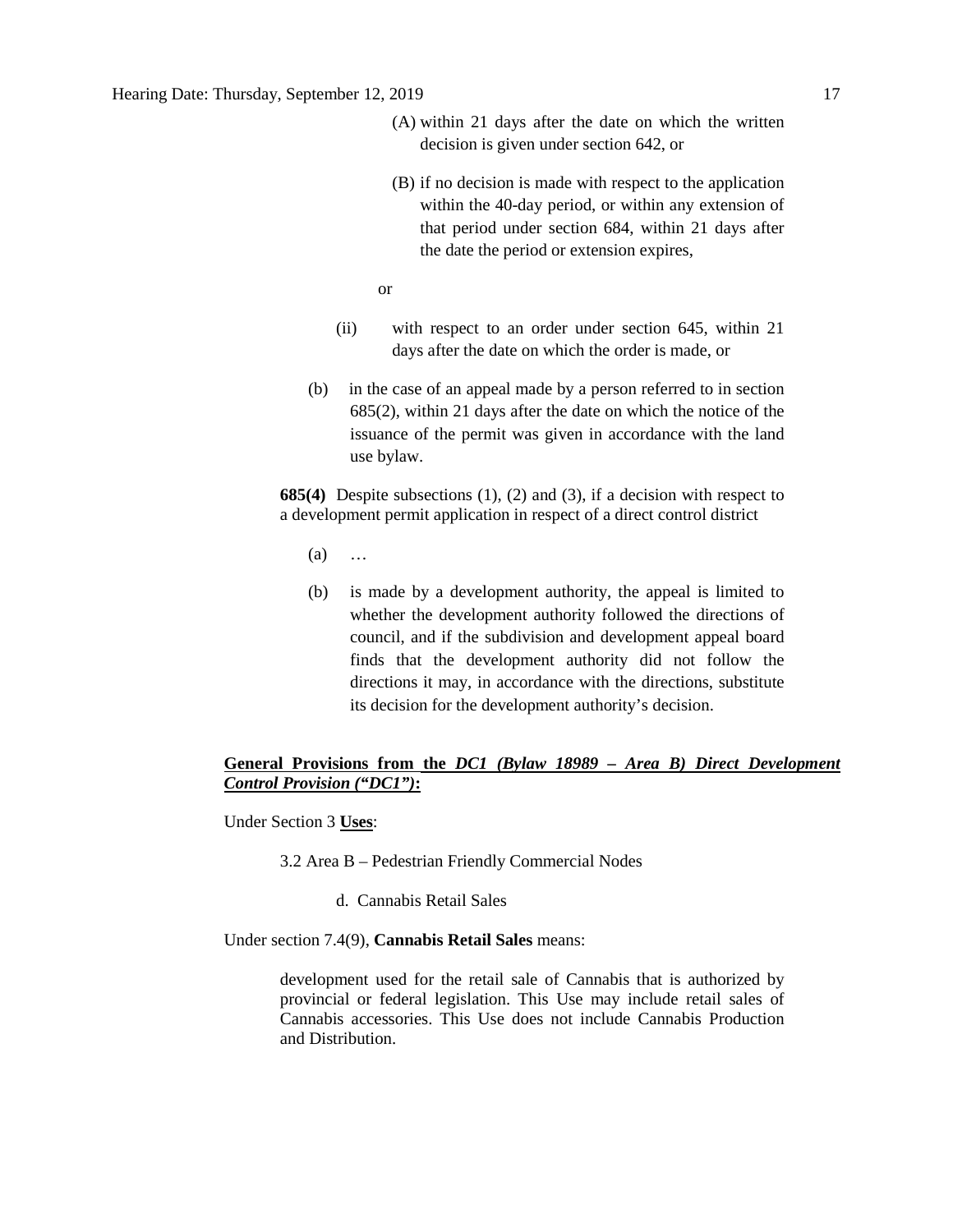Under section 6.1, **Cannabis** means:

a cannabis plant and anything referred to in subsection (a) of this definition but does not include anything referred to in subsection (b) of this definition:

- a. Cannabis includes:
	- i. any part of a cannabis plant, including the phytocannabinoids produced by, or found in, such a plant, regardless of whether that part has been processed or not, other than a part of the plant referred to in subsection (b) of this definition.
	- ii. any substance or mixture of substances that contains or has on it any part of such a plant;
	- iii. any substance that is identical to any phytocannabinoid produced by, or found in, such a plant, regardless of how the substance was obtained.
- b. Notwithstanding subsection (a) of this definition, Cannabis does not include:
	- i. a non-viable seed of a cannabis plant;
	- ii. a mature stalk, without any leaf, flower, seed or branch, of such plant;
	- iii. fibre derived from a stalk referred in subsection (b)(ii) of this definition; and
	- iv. the root or any part of the root of such a plant.

## The **General Purpose** of the **DC1** is:

"The purpose of this (DC1) Direct Development Control Provision is to facilitate the development of a pedestrian oriented and transit-supportive mixed use area that may accommodate a range of commercial, residential, and office uses."

*Section 70 – Cannabis Retail Sales* 

- 1. Any Cannabis Retail Sales shall not be located less than 200 m from any other Cannabis Retail Sales. For the purposes of this subsection only:
	- a. the [200 m](javascript:void(0);) separation distance shall be measured from the closest point of the Cannabis Retail Sales Use to the closest point of any other approved Cannabis Retail Sales Use;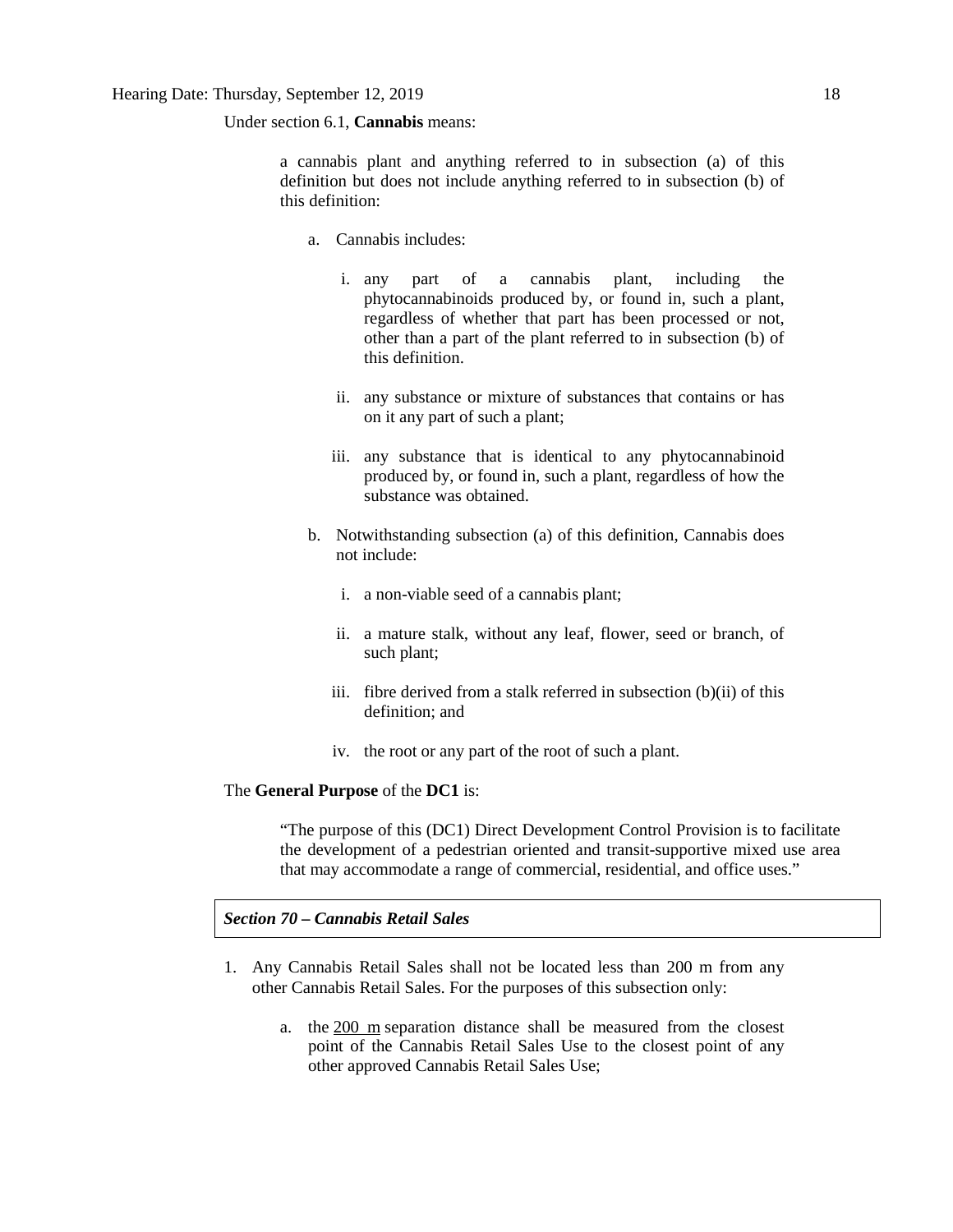- b. A Development Officer shall not grant a variance to reduce the separation distance by more than [20 m](javascript:void(0);) in compliance with [Section](https://webdocs.edmonton.ca/InfraPlan/zoningbylaw/ZoningBylaw/Part1/Administrative/11__Authority_and_Responsibility_of_the_Development_Officer.htm)  [11;](https://webdocs.edmonton.ca/InfraPlan/zoningbylaw/ZoningBylaw/Part1/Administrative/11__Authority_and_Responsibility_of_the_Development_Officer.htm) and
- c. The issuance of a Development Permit which contains a variance to separation distance as described in  $70(1)(b)$  shall be issued as a Class B Discretionary Development.
- 2. Any Site containing Cannabis Retail Sales shall not be located less than:
	- a. [200 m](javascript:void(0);) from any Site being used for a public library, at the time of the application for the Development Permit for the Cannabis Retail Sales; and
	- b. [100 m](javascript:void(0);) from any Site being used for Community Recreation Services Use, a community recreation facility or as public lands at the time of application for the Development Permit for the Cannabis Retail Sales.
- 3. For the purposes of subsection 2:
	- a. separation distances shall be measured from the closest point of the subject Site boundary to the closest point of another Site boundary, and shall not be measured from Zone boundaries or from the edges of structures;
	- b. the term "public library" is limited to the collection of literary, artistic, musical and similar reference materials and learning resources in the form of books, electronic files, computers, manuscripts, recordings and films for public use, and does not include private libraries, museums or art galleries.
	- c. the term "community recreation facilities" means indoor municipal facilities used primarily by members of the public to participate in recreational activities conducted at the facilities, as per the Municipal Government Act; and
	- d. the term "public lands" is limited to Sites zoned [AP,](https://webdocs.edmonton.ca/InfraPlan/zoningbylaw/ZoningBylaw/Part2/Urban/530_(AP)_Public_Parks_Zone.htm) and Sites zoned [A.](https://webdocs.edmonton.ca/InfraPlan/zoningbylaw/ZoningBylaw/Part2/Urban/540_(A)_Metropolitan_Recreation_Zone.htm)
- 4. Subsection 105(3) of the Gaming, Liquor and Cannabis Regulation, is expressly varied by the following:
	- a. any Site containing a Cannabis Retail Sales shall not be located less than:

## *Public or private education*

i. [200 m](javascript:void(0);) from a Site being used for public or private education, at the time of the application for the Development Permit for the Cannabis Retail Sales;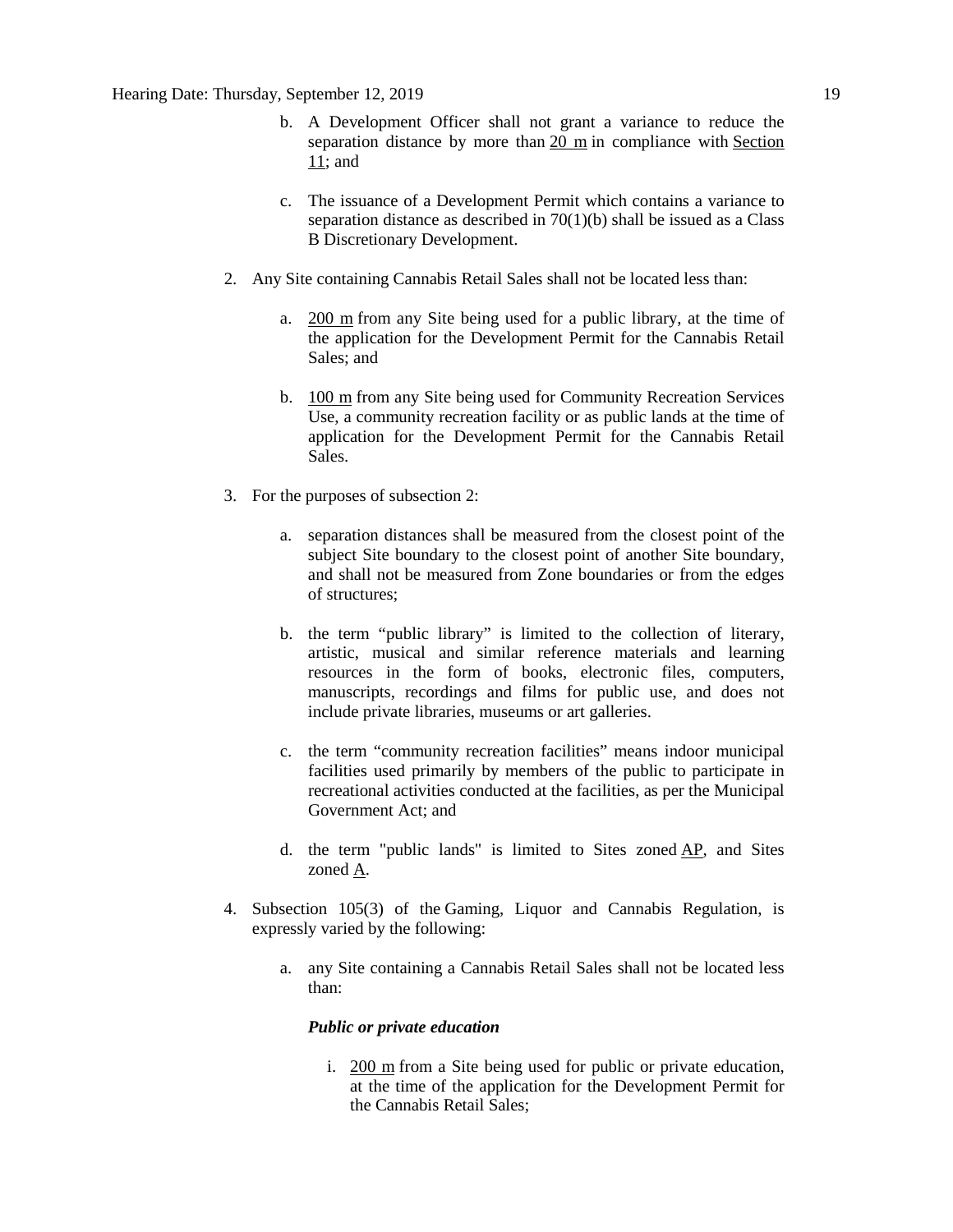## *Provincial health care facility*

ii. [100 m](javascript:void(0);) from a Site being used for a provincial health care facility at the time of the application for the Development Permit for the Cannabis Retail Sales; and

## *School reserve or municipal and school reserve*

iii. [100 m](javascript:void(0);) from a Site designated as school reserve or municipal and school reserve at the time of the application for the Development Permit for the Cannabis Retail Sales.

## *Measurement of Separation Distances*

b. For the purposes of this subsection, separation distances shall be measured from the closest point of the subject Site boundary to the closest point of another Site boundary, and shall not be measured from Zone boundaries or from the edges of structures.

## *Sites Greater than Two Hectares*

- c. For Sites that are greater than  $2.0$  ha in size and zoned either [CSC](https://webdocs.edmonton.ca/InfraPlan/zoningbylaw/ZoningBylaw/Part2/Commercial/320_(CSC)_Shopping_Centre_Zone.htm) or [DC2,](https://webdocs.edmonton.ca/InfraPlan/zoningbylaw/ZoningBylaw/Part2/Direct/720_(DC2)_Site_Specific_Development_Control_Provision.htm) that do not contain a public library at the time of application for the Development Permit for the Cannabis Retail Sales:
	- i. Subsection 70(2), and 70(4)(a) shall not apply; and
	- ii. the distances referred to in Subsection 105(3) of the *Gaming, Liquor and Cannabis Regulation* shall be expressly varied to 0 m.
- d. For the purposes of subsection  $70(4)(a)(i)$ , the term "public or private education" means a school as defined in subsection  $(1)(y)(i)$  and (1)(y)(ii) of the *School Act (as amended from time to time).*
- 5. Notwithstanding [Section 11](https://webdocs.edmonton.ca/InfraPlan/zoningbylaw/ZoningBylaw/Part1/Administrative/11__Authority_and_Responsibility_of_the_Development_Officer.htm) of this Bylaw, a Development Officer shall not grant a variance to subsection  $70(2)$ ,  $70(3)(a)$  or  $70(4)$ .

## **Design Requirements**

- 6. Cannabis Retail Sales shall include design elements that readily allow for natural surveillance to promote a safe urban environment, where applicable and to the satisfaction of the Development Officer, including the following requirements:
	- a. customer access to the store is limited to a storefront that is visible from the street other than a Lane, or a shopping centre parking lot, or mall access that allows visibility from the interior of the mall into the store;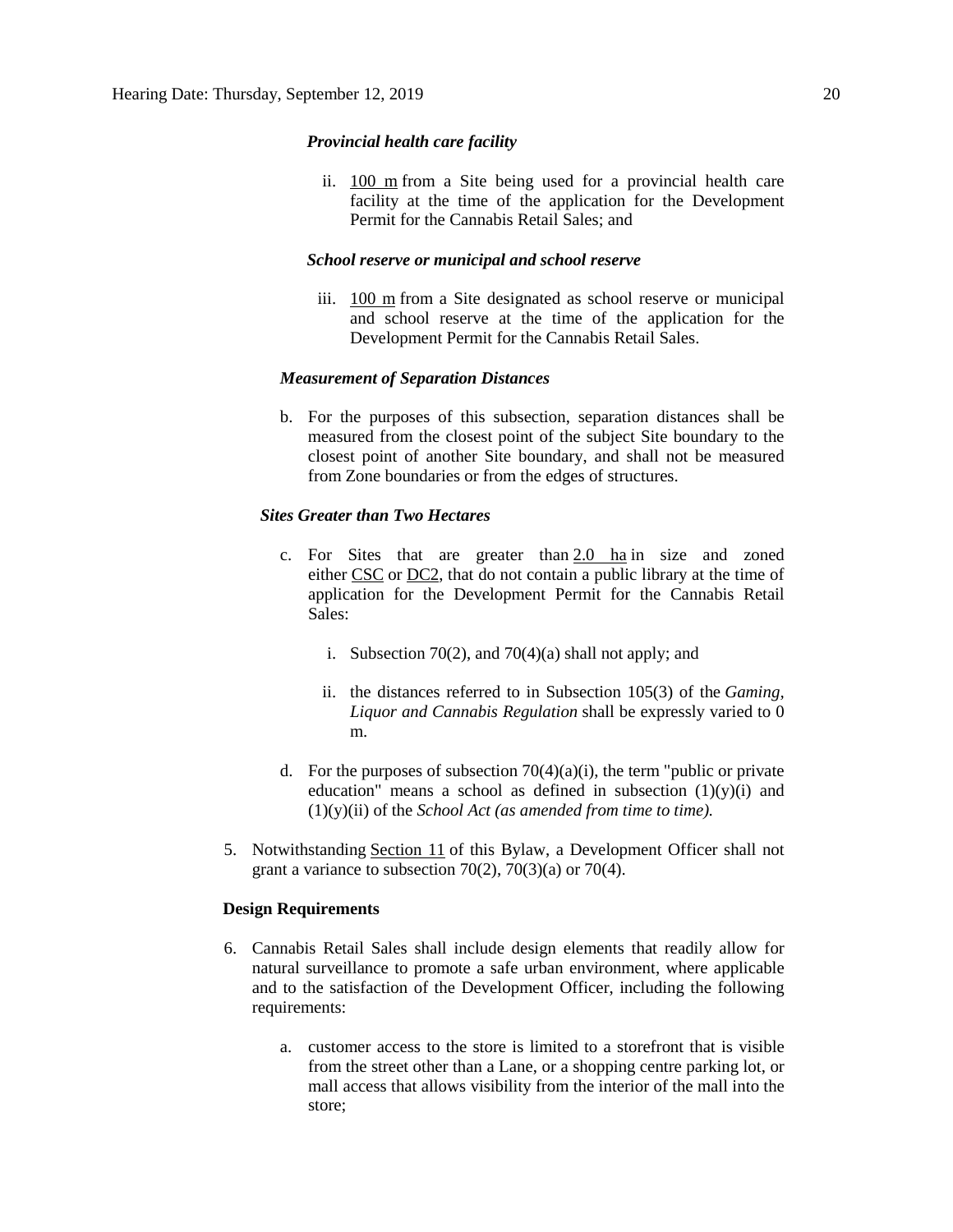- b. the exterior of all stores shall have ample transparency from the street;
- c. Any outdoor lighting shall be designed to ensure a well-lit environment for pedestrians and illumination of the property; and
- d. Landscaping shall be low-growing shrubs or deciduous trees with a high canopy at maturity to maintain natural surveillance.

## **Development Officer's Determination**

The proposed Cannabis Retail Sales does not comply with the minimum setback requirement from an approved General Retail Store (Section 70.1): Required Setback: 200 m Proposed Setback: 128 m Deficient by 72 m

Under Sections 70.1(b) of the Zoning Bylaw, the Development Officer is prohibited from granting a variance to the minimum setback to allow for the proposed Cannabis Retail Store.

## Notice to Applicant/Appellant

Provincial legislation requires that the Subdivision and Development Appeal Board issue its official decision in writing within fifteen days of the conclusion of the hearing.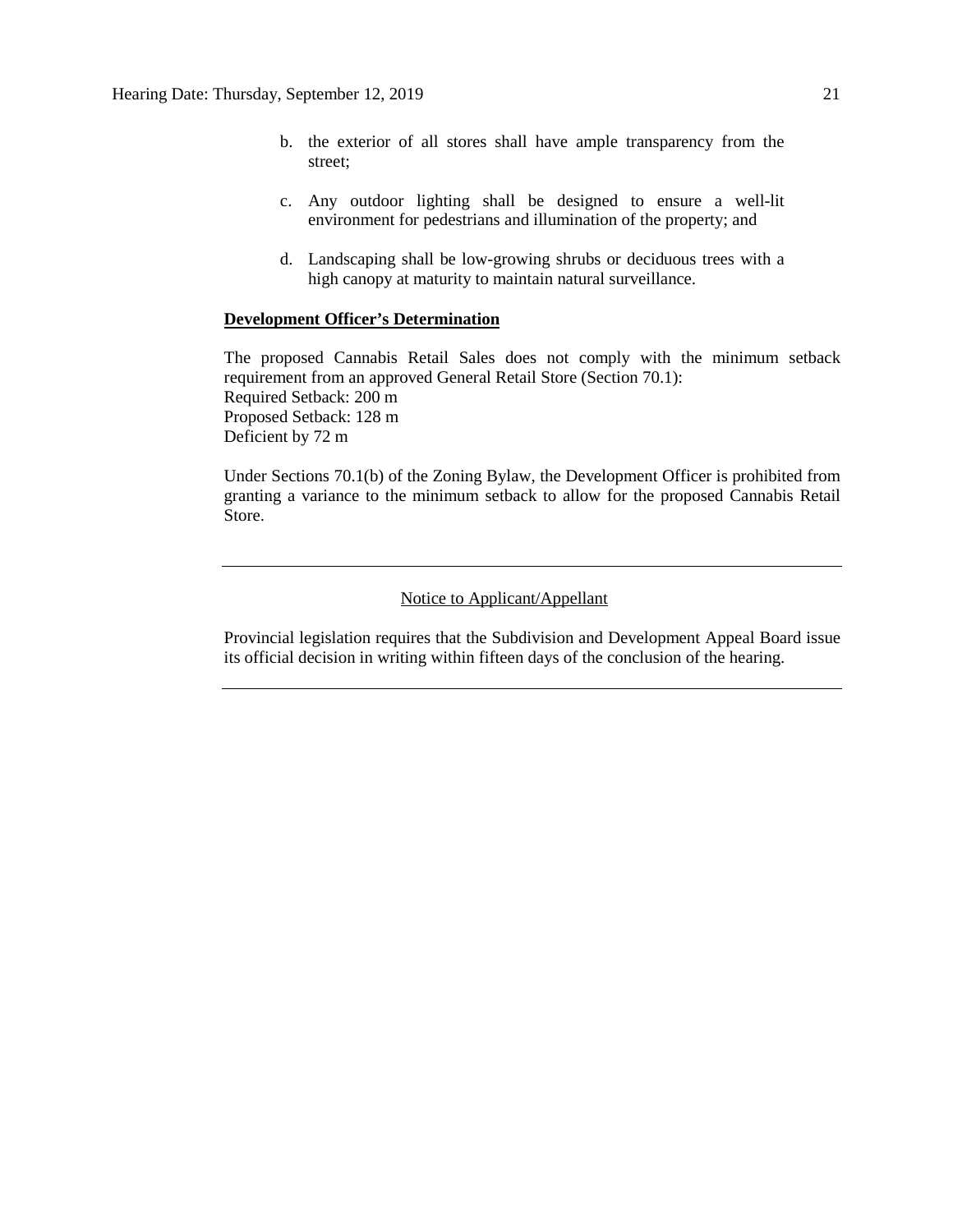|                                                                                                                                                                               |                   |                                 |                        |                                       | <b>Application Date:</b>                      | Project Number: 316044404-001<br>JUN 07, 2019 |
|-------------------------------------------------------------------------------------------------------------------------------------------------------------------------------|-------------------|---------------------------------|------------------------|---------------------------------------|-----------------------------------------------|-----------------------------------------------|
| <b><i><u><u><b>MONTON</b></u></u></i></b>                                                                                                                                     |                   |                                 |                        |                                       | Printed:<br>Page:                             | July 12, 2019 at 2:15 PM<br>1 of 2            |
|                                                                                                                                                                               |                   | <b>Application for</b>          |                        |                                       |                                               |                                               |
|                                                                                                                                                                               |                   | <b>Major Development Permit</b> |                        |                                       |                                               |                                               |
| This document is a Development Permit Decision for the development application described below.                                                                               |                   |                                 |                        |                                       |                                               |                                               |
| Applicant                                                                                                                                                                     |                   |                                 |                        |                                       | Property Address(es) and Legal Description(s) |                                               |
|                                                                                                                                                                               |                   |                                 |                        | 2341 - MAPLE ROAD NW                  |                                               |                                               |
|                                                                                                                                                                               |                   |                                 |                        | Plan 1420502 Blk 13 Lot 3             |                                               |                                               |
|                                                                                                                                                                               |                   |                                 | Suite:                 | <b>Specific Address(es)</b>           | 2423 - MAPLE ROAD NW                          |                                               |
|                                                                                                                                                                               |                   |                                 |                        | Entryway: 2423 - MAPLE ROAD NW        |                                               |                                               |
|                                                                                                                                                                               |                   |                                 |                        | Building: 2419 - MAPLE ROAD NW        |                                               |                                               |
| <b>Scope of Application</b>                                                                                                                                                   |                   |                                 |                        |                                       |                                               |                                               |
| To change the use from General Retail Stores to Cannabis Retail Sales.                                                                                                        |                   |                                 |                        |                                       |                                               |                                               |
| <b>Permit Details</b>                                                                                                                                                         |                   |                                 |                        |                                       |                                               |                                               |
|                                                                                                                                                                               |                   |                                 |                        |                                       |                                               |                                               |
| Class of Permit:<br>Gross Floor Area (sq.m.):                                                                                                                                 |                   |                                 | <b>Contact Person:</b> | Lot Grading Needed?: N                |                                               |                                               |
| New Sewer Service Required: N                                                                                                                                                 |                   |                                 |                        | NumberOfMainFloorDwellings:           |                                               |                                               |
| Site Area (sq. m.):                                                                                                                                                           |                   |                                 |                        | Stat. Plan Overlay/Annex Area: (none) |                                               |                                               |
| I/We certify that the above noted details are correct.                                                                                                                        |                   |                                 |                        |                                       |                                               |                                               |
| Applicant signature:                                                                                                                                                          |                   |                                 |                        |                                       |                                               |                                               |
| <b>Development Application Decision</b>                                                                                                                                       |                   |                                 |                        |                                       |                                               |                                               |
| Refused                                                                                                                                                                       |                   |                                 |                        |                                       |                                               |                                               |
| Issue Date: Jun 26, 2019 Development Authority: WELCH, IMAI                                                                                                                   |                   |                                 |                        |                                       |                                               |                                               |
| <b>Reason for Refusal</b>                                                                                                                                                     |                   |                                 |                        |                                       |                                               |                                               |
| The proposed Cannabis Retail Sales does not comply with the minimum setback requirement from an approved General Retail                                                       |                   |                                 |                        |                                       |                                               |                                               |
| Store (Section 70.1):                                                                                                                                                         |                   |                                 |                        |                                       |                                               |                                               |
| Required Setback: 200 m                                                                                                                                                       |                   |                                 |                        |                                       |                                               |                                               |
| Proposed Setback: 128 m                                                                                                                                                       |                   |                                 |                        |                                       |                                               |                                               |
| Deficient by 72 m                                                                                                                                                             |                   |                                 |                        |                                       |                                               |                                               |
| Under Sections 70.1(b) of the Zoning Bylaw, the Development Officer is prohibited from granting a variance to the minimum                                                     |                   |                                 |                        |                                       |                                               |                                               |
| setback to allow for the proposed Cannabis Retail Store.                                                                                                                      |                   |                                 |                        |                                       |                                               |                                               |
|                                                                                                                                                                               |                   |                                 |                        |                                       |                                               |                                               |
| <b>Rights of Appeal</b>                                                                                                                                                       |                   |                                 |                        |                                       |                                               |                                               |
| The Applicant has the right of appeal within 21 days after the date on which the decision is made, as outlined in Section 683<br>through 689 of the Municipal Government Act. |                   |                                 |                        |                                       |                                               |                                               |
| Fees                                                                                                                                                                          |                   |                                 |                        |                                       |                                               |                                               |
|                                                                                                                                                                               | <b>Fee Amount</b> | <b>Amount Paid</b>              |                        | Receipt#                              | <b>Date Paid</b>                              |                                               |
| Major Dev. Application Fee                                                                                                                                                    | \$5,600.00        | \$5,600.00                      |                        | 05906706                              | Jun 07, 2019                                  |                                               |
|                                                                                                                                                                               |                   |                                 |                        |                                       |                                               |                                               |
|                                                                                                                                                                               |                   |                                 |                        |                                       |                                               |                                               |
|                                                                                                                                                                               |                   |                                 |                        |                                       |                                               |                                               |
|                                                                                                                                                                               |                   | THIS IS NOT A PERMIT            |                        |                                       |                                               |                                               |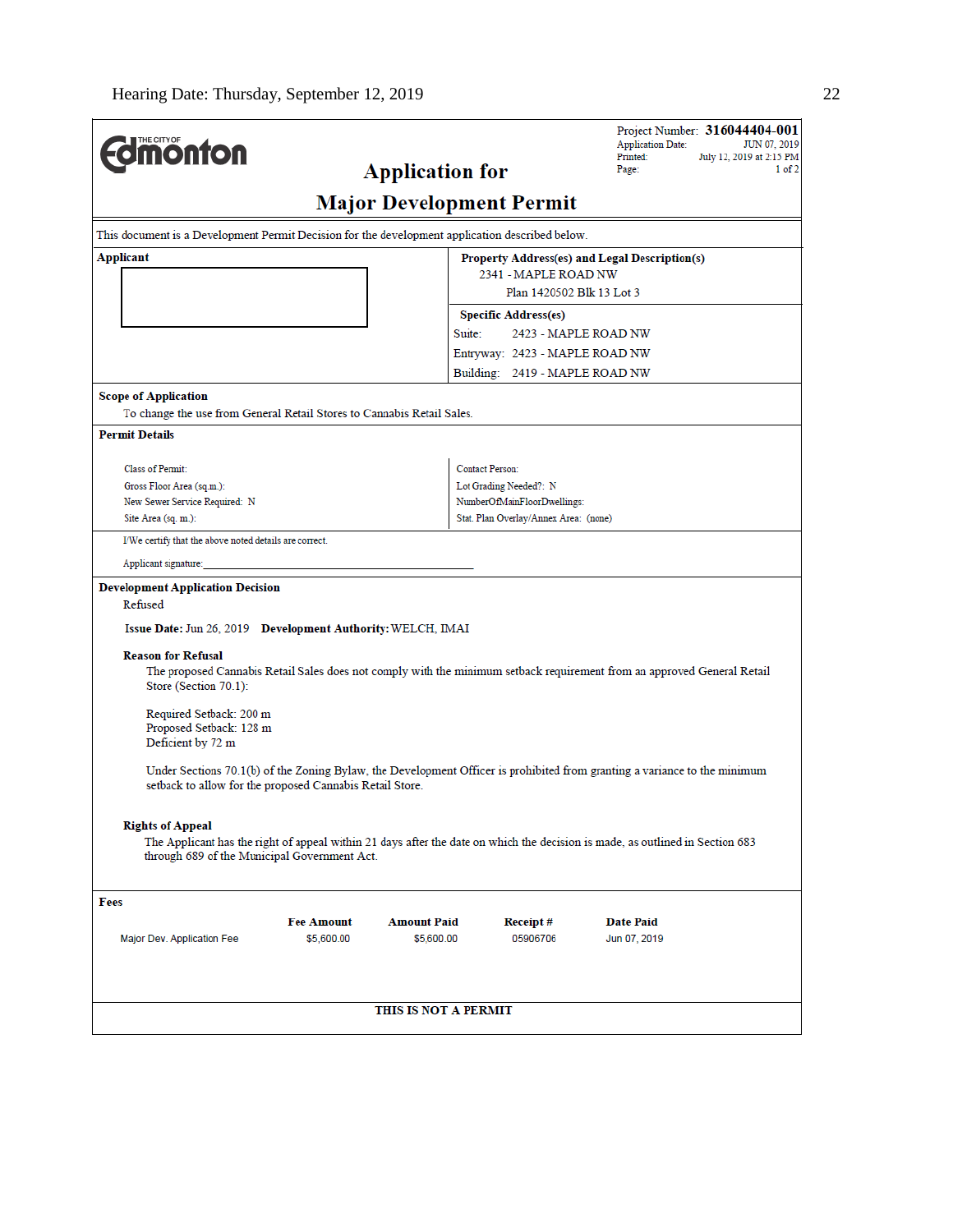| <b>Edinonton</b>         |                                 | <b>Application for</b> |          | Project Number: 316044404-001<br><b>Application Date:</b><br>Printed:<br>Page: | JUN 07, 2019<br>July 12, 2019 at 2:15 PM<br>$2$ of $2\,$ |
|--------------------------|---------------------------------|------------------------|----------|--------------------------------------------------------------------------------|----------------------------------------------------------|
|                          | <b>Major Development Permit</b> |                        |          |                                                                                |                                                          |
| Fees                     | <b>Fee Amount</b>               | <b>Amount Paid</b>     | Receipt# | <b>Date Paid</b>                                                               |                                                          |
| <b>Total GST Amount:</b> | \$0.00                          |                        |          |                                                                                |                                                          |
| Totals for Permit:       | \$5,600.00                      | \$5,600.00             |          |                                                                                |                                                          |
|                          |                                 |                        |          |                                                                                |                                                          |
|                          |                                 |                        |          |                                                                                |                                                          |
|                          |                                 |                        |          |                                                                                |                                                          |
|                          |                                 |                        |          |                                                                                |                                                          |
|                          |                                 |                        |          |                                                                                |                                                          |
|                          |                                 |                        |          |                                                                                |                                                          |
|                          |                                 |                        |          |                                                                                |                                                          |
|                          |                                 |                        |          |                                                                                |                                                          |
|                          |                                 |                        |          |                                                                                |                                                          |
|                          |                                 |                        |          |                                                                                |                                                          |
|                          |                                 |                        |          |                                                                                |                                                          |
|                          |                                 |                        |          |                                                                                |                                                          |
|                          |                                 |                        |          |                                                                                |                                                          |
|                          |                                 |                        |          |                                                                                |                                                          |
|                          |                                 |                        |          |                                                                                |                                                          |
|                          |                                 |                        |          |                                                                                |                                                          |
|                          |                                 |                        |          |                                                                                |                                                          |
|                          |                                 |                        |          |                                                                                |                                                          |
|                          |                                 | THIS IS NOT A PERMIT   |          |                                                                                |                                                          |
|                          |                                 |                        |          |                                                                                |                                                          |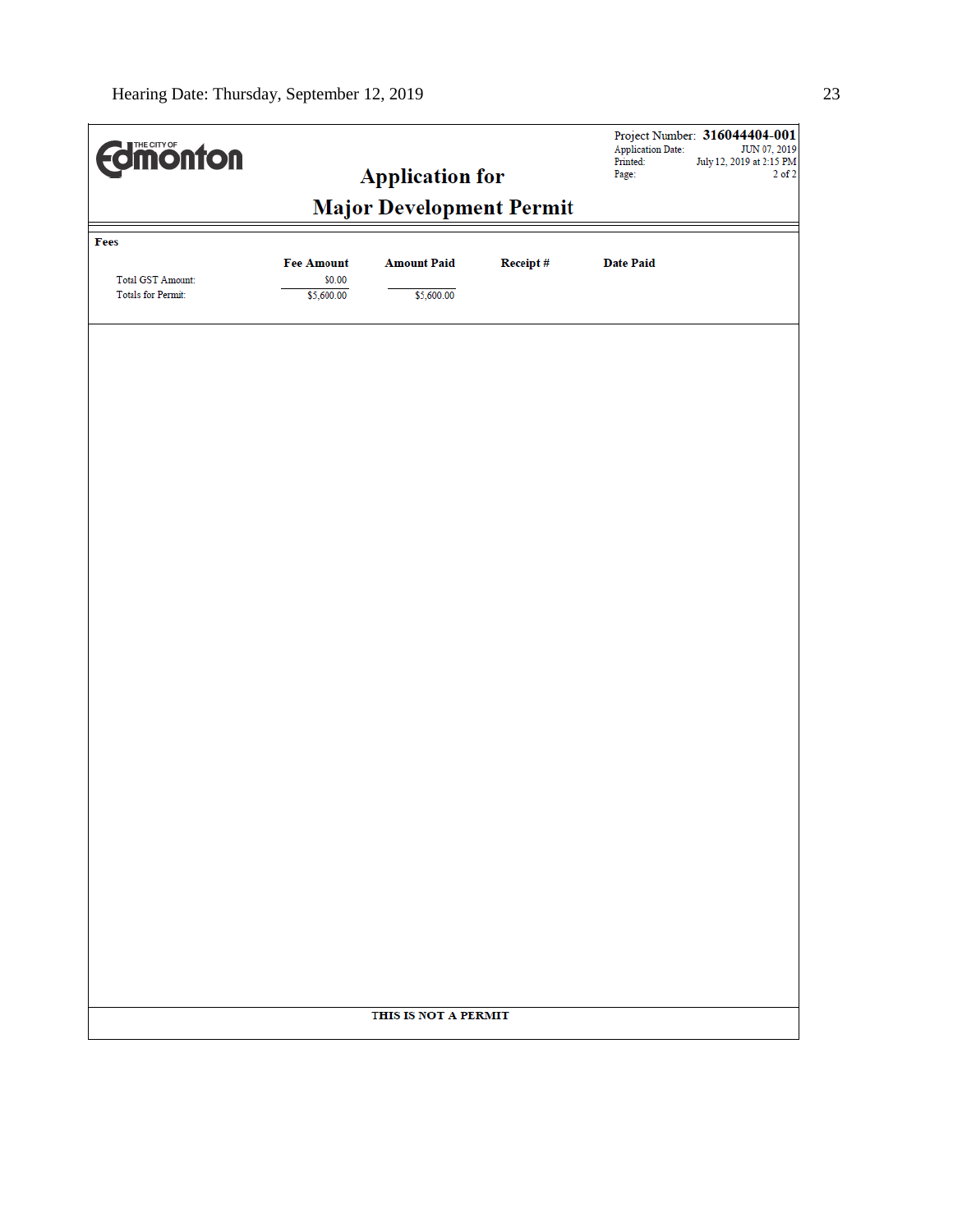

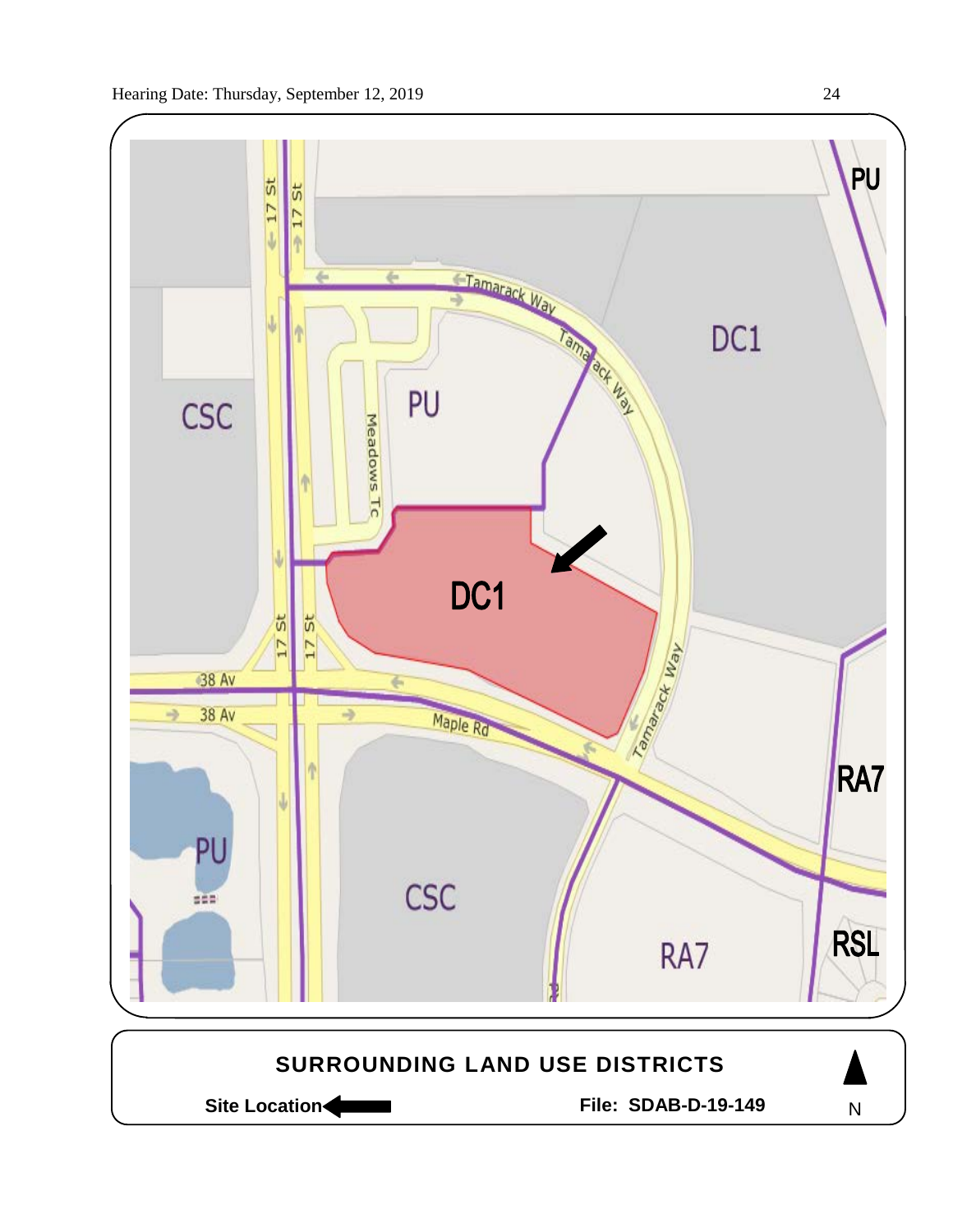## **ITEM III: 1:30 P.M. FILE: SDAB-D-19-150**

## AN APPEAL FROM THE DECISION OF THE DEVELOPMENT OFFICER

APPELLANT:

APPLICATION NO.: 309777592-001

APPLICATION TO: Construct an Automotive and Minor Recreation Vehicle Sales/Rental and Automotive and Equipment Repair Shop addition to an existing building, change the Use of an existing building to an Automotive and Minor Recreation Vehicle Sale/Rental, and to construct interior and exterior alterations (marine dealership)

| DECISION OF THE                                      |                                               |
|------------------------------------------------------|-----------------------------------------------|
| DEVELOPMENT AUTHORITY:                               | Approved with conditions                      |
| <b>DECISION DATE:</b>                                | July 9, 2019                                  |
| <b>DATE OF APPEAL:</b>                               | July 27, 2019                                 |
| <b>MUNICIPAL DESCRIPTION</b><br>OF SUBJECT PROPERTY: | 7404 – Meridian Street NW                     |
| <b>LEGAL DESCRIPTION:</b>                            | Plan 4241MC Lot D                             |
| ZONE:                                                | (IB) Industrial Business Zone                 |
| OVERLAY:                                             | N/A                                           |
| <b>STATUTORY PLAN:</b>                               | Maple Ridge Industrial Area Structure<br>Plan |

## *Grounds for Appeal*

The Appellant provided the following reasons for appealing the decision of the Development Authority:

The sanitary trunk lines are no where near my site and it is impractical to ever hook up to them until such time as they are closer. The City has denied me use of the traditional drainage access to the "Nature Area" directly south of me. Instead I have been directed to make arrangements to drain with the Province to drain storm water from this site into the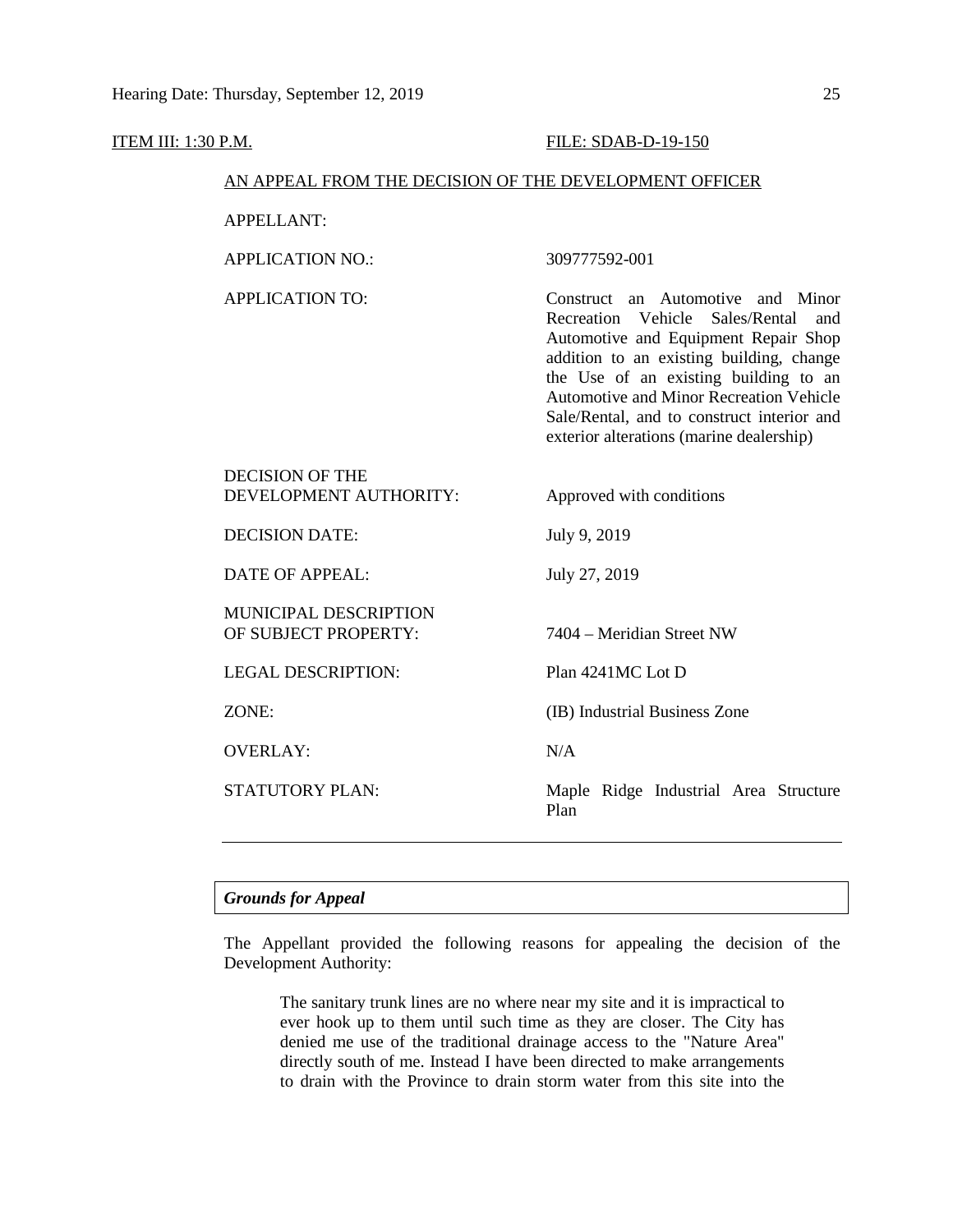Provincial drainage system along Anthony Henday. I will never be able to make use of the City's storm water drainage system for this area.

As such I request that the levies associated with Sanitary and Storm water be greatly reduced and delayed until such time as they are practically available to this site.

## *General Matters*

## **Appeal Information:**

The *Municipal Government Act*, RSA 2000, c M-26 states the following:

## **Grounds for Appeal**

**685(1)** If a development authority

- (a) fails or refuses to issue a development permit to a person,
- (b) issues a development permit subject to conditions, or
- (c) issues an order under section 645,

the person applying for the permit or affected by the order under section 645 may appeal to the subdivision and development appeal board.

## **Appeals**

**686(1)** A development appeal to a subdivision and development appeal board is commenced by filing a notice of the appeal, containing reasons, with the board,

- (a) in the case of an appeal made by a person referred to in section 685(1)
	- (i) with respect to an application for a development permit,
		- (A) within 21 days after the date on which the written decision is given under section 642, […]

#### **Hearing and Decision**

**687(3)** In determining an appeal, the subdivision and development appeal board

…

- (a.1) must comply with the land use policies;
- (a.2) subject to section 638, must comply with any applicable statutory plans;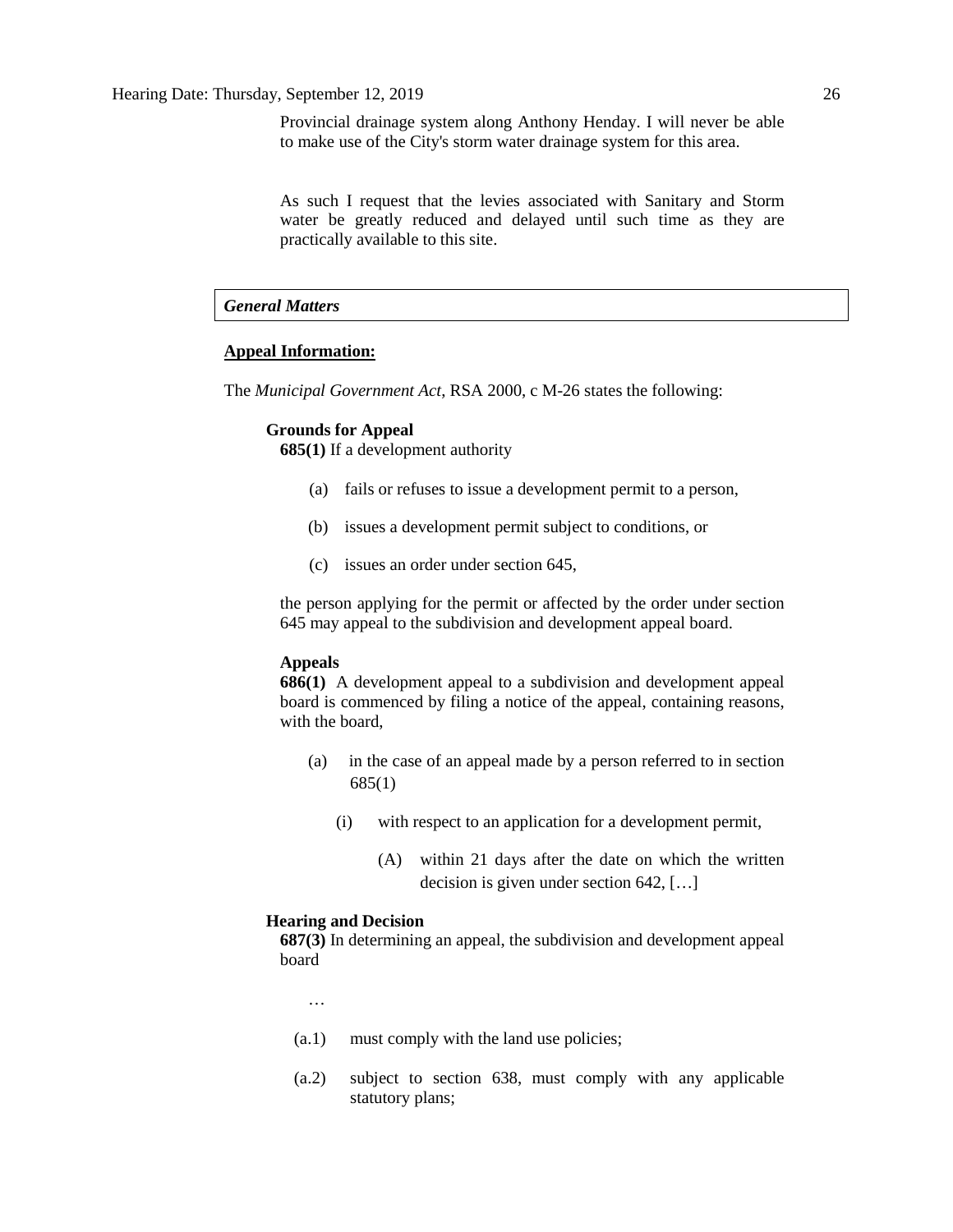- (a.3) subject to clauses (a.4) and (d), must comply with any land use bylaw in effect;
- (a.4) must comply with the applicable requirements of the regulations under the Gaming, Liquor and Cannabis Act respecting the location of premises described in a cannabis licence and distances between those premises and other premises;
	- …
	- (c) may confirm, revoke or vary the order, decision or development permit or any condition attached to any of them or make or substitute an order, decision or permit of its own;
	- (d) may make an order or decision or issue or confirm the issue of a development permit even though the proposed development does not comply with the land use bylaw if, in its opinion,
		- (i) the proposed development would not
			- (A) unduly interfere with the amenities of the neighbourhood, or
			- (B) materially interfere with or affect the use, enjoyment or value of neighbouring parcels of land,
		- and
		- (ii) the proposed development conforms with the use prescribed for that land or building in the land use bylaw.

## **General Provisions from the** *Edmonton Zoning Bylaw:*

Under section 400.3(3), **Automotive and Equipment Repair Shops** is a Discretionary Use in the **(IB) Industrial Business Zone**.

Under section 400.3(4), **Automotive and Minor Recreation Vehicle Sales/Rentals** is a **Discretionary Use** in the **(IB) Industrial Business Zone**.

Under section 7.4(4), **Automotive and Equipment Repair Shops** means:

development used for the servicing and mechanical repair of automobiles, motorcycles, snowmobiles and similar vehicles or the sale, installation or servicing of related accessories and parts. This Use Class includes transmission shops, muffler shops, tire shops, automotive glass shops, and upholstery shops. This Use does not include body repair and paint shops.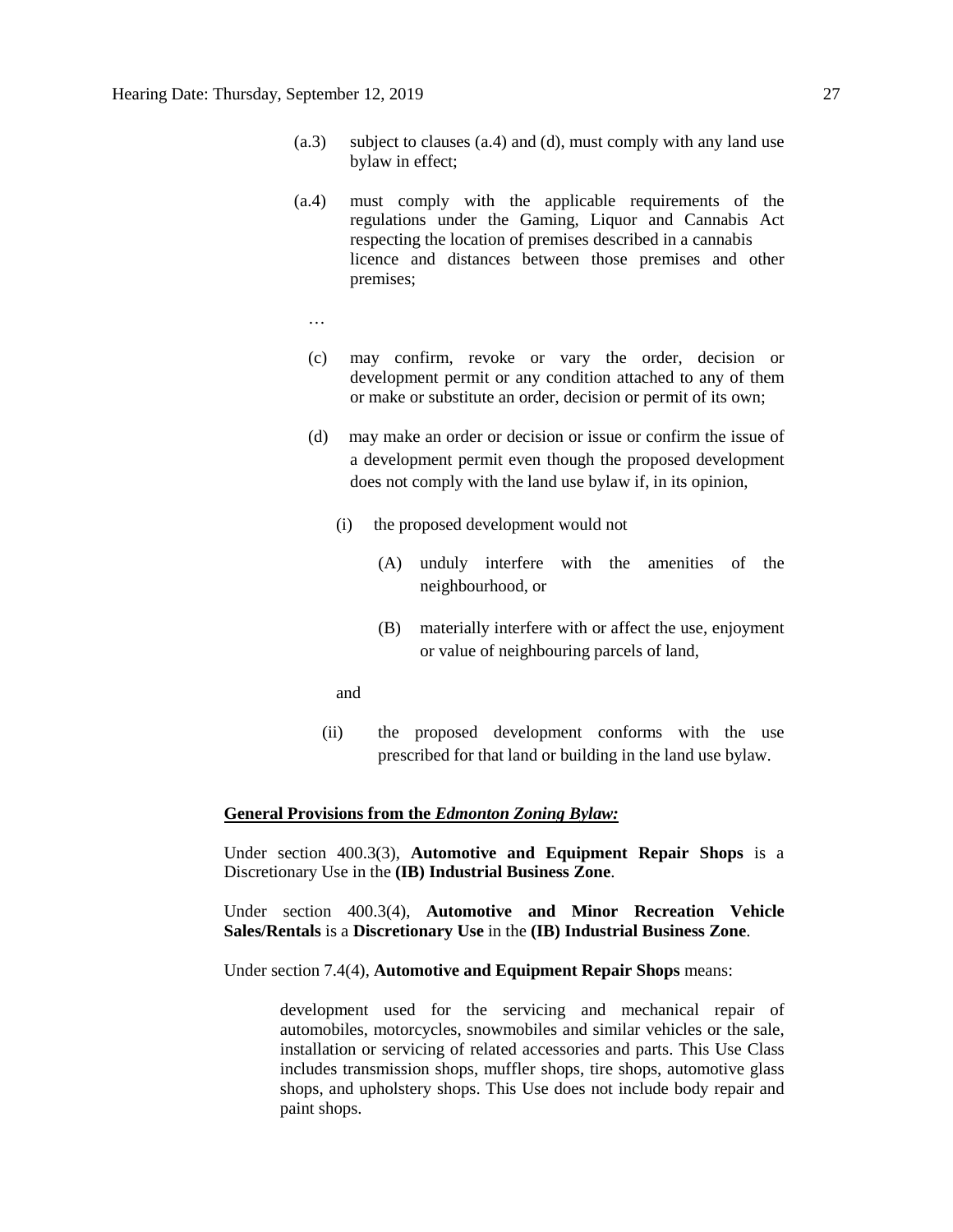#### Under section 7.4(5), **Automotive and Minor Recreation Vehicle Sales/Rentals** means:

development used for the retail sale or rental of new or used automobiles, motorcycles, snowmobiles, tent trailers, boats, travel trailers or similar light recreational vehicles or crafts, together with incidental maintenance services and sale of parts. This Use Class includes automobile dealerships, car rental agencies and motorcycle dealerships. This Use does not include dealerships for the sale of trucks with a gross vehicle weight rating of 4 [000](javascript:void(0);) kg or greater, or the sale of motorhomes with a gross vehicle weight rating greater than 6 [000](javascript:void(0);) kg or a length of more than [6.7](javascript:void(0);) m.

## Section 400.1 states that the **General Purpose** of **(IB) Industrial Business Zone** is:

to provide for industrial businesses that carry out their operations such that no nuisance is created or apparent outside an enclosed building and such that the Zone is compatible with any adjacent non-industrial Zone, and to accommodate limited, compatible non-industrial businesses. This Zone should normally be located on the periphery of industrial areas and adjacent to arterial or major collector roadways.

## Notice to Applicant/Appellant

Provincial legislation requires that the Subdivision and Development Appeal Board issue its official decision in writing within fifteen days of the conclusion of the hearing.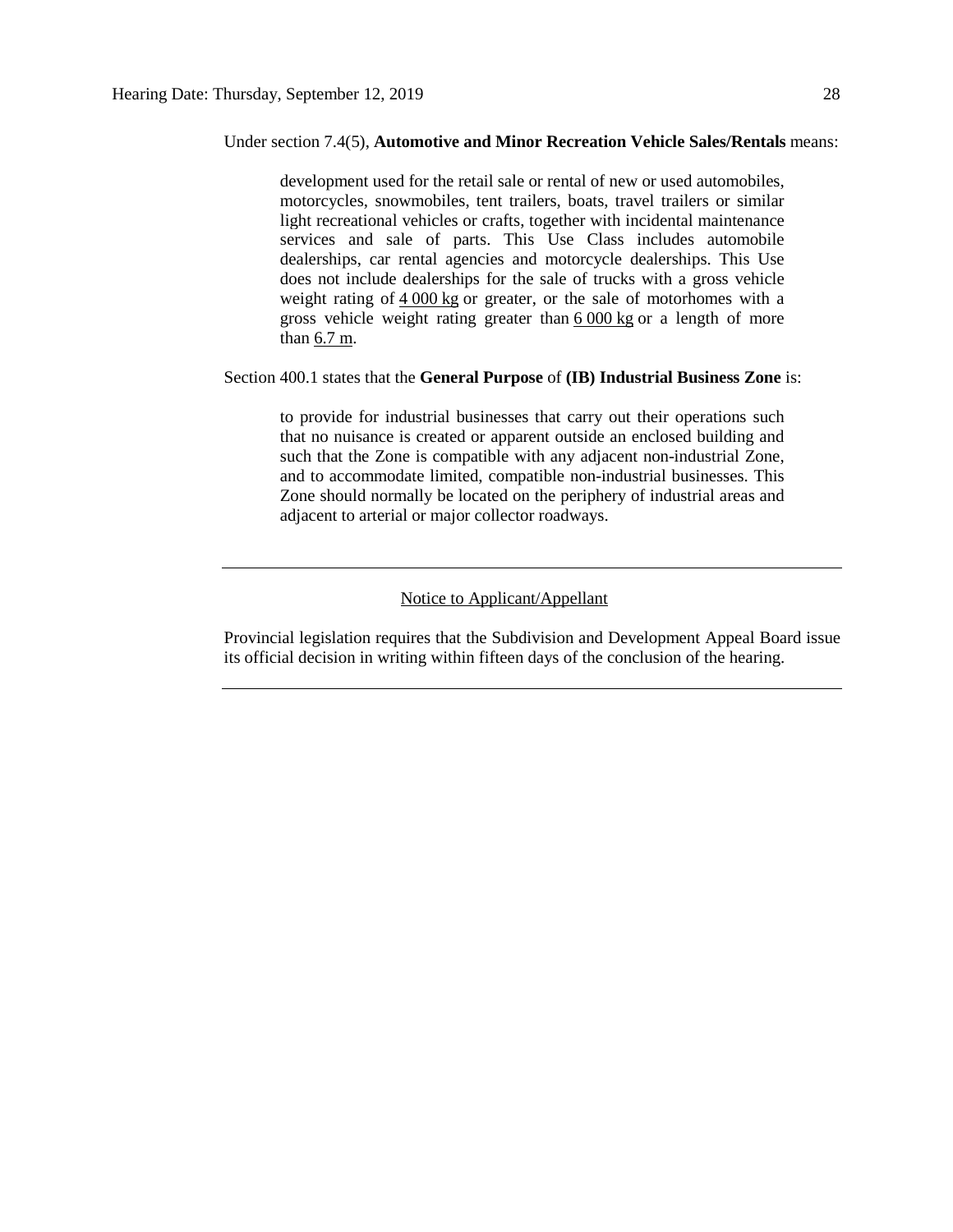$\mathbf{r}$ 

| <b>Imonton</b>                                                                                | Project Number: 309777592-001<br><b>Application Date:</b><br>APR 01, 2019<br>Printed:<br>July 29, 2019 at 7:57 AM<br>Page:<br>$1$ of $4$                                                                                                                              |
|-----------------------------------------------------------------------------------------------|-----------------------------------------------------------------------------------------------------------------------------------------------------------------------------------------------------------------------------------------------------------------------|
|                                                                                               | <b>Major Development Permit</b>                                                                                                                                                                                                                                       |
| the limitations and conditions of this permit, of the Edmonton Zoning Bylaw 12800 as amended. | This document is a record of a Development Permit application, and a record of the decision for the undertaking described below, subject to                                                                                                                           |
| Applicant                                                                                     | Property Address(es) and Legal Description(s)<br>7404 - MERIDIAN STREET NW<br>Plan 4241MC Lot D                                                                                                                                                                       |
|                                                                                               |                                                                                                                                                                                                                                                                       |
|                                                                                               | <b>Specific Address(es)</b><br>Suite:<br>7406 - MERIDIAN STREET NW                                                                                                                                                                                                    |
|                                                                                               | Entryway: 7406 - MERIDIAN STREET NW                                                                                                                                                                                                                                   |
|                                                                                               | Building: 7406 - MERIDIAN STREET NW                                                                                                                                                                                                                                   |
| <b>Scope of Permit</b>                                                                        |                                                                                                                                                                                                                                                                       |
| interior and exterior alterations. (marine dealership)                                        | To construct an Automotive and Minor Recreation Vehicle Sales/Rental and Automotive and Equipment Repair Shop addition to an<br>existing building, change the Use of an existing building to an Automotive and Minor Recreation Vehicle Sale/Rental, and to construct |
| <b>Permit Details</b>                                                                         |                                                                                                                                                                                                                                                                       |
| Class of Permit: Class B                                                                      | <b>Contact Person:</b>                                                                                                                                                                                                                                                |
| Gross Floor Area (sq.m.): 1773.41                                                             | Lot Grading Needed?: Y                                                                                                                                                                                                                                                |
| New Sewer Service Required: Y                                                                 | NumberOfMainFloorDwellings:                                                                                                                                                                                                                                           |
| Site Area (sq. m.): 36940.93                                                                  | Stat. Plan Overlay/Annex Area: (none)                                                                                                                                                                                                                                 |
| I/We certify that the above noted details are correct.                                        |                                                                                                                                                                                                                                                                       |
| Applicant signature:                                                                          |                                                                                                                                                                                                                                                                       |
| <b>Development Permit Decision</b><br>Approved                                                |                                                                                                                                                                                                                                                                       |
| Issue Date: Jul 09, 2019 Development Authority: ADAMS, PAUL                                   |                                                                                                                                                                                                                                                                       |
|                                                                                               |                                                                                                                                                                                                                                                                       |
|                                                                                               |                                                                                                                                                                                                                                                                       |
|                                                                                               |                                                                                                                                                                                                                                                                       |
|                                                                                               |                                                                                                                                                                                                                                                                       |
|                                                                                               |                                                                                                                                                                                                                                                                       |
|                                                                                               |                                                                                                                                                                                                                                                                       |
|                                                                                               |                                                                                                                                                                                                                                                                       |
|                                                                                               |                                                                                                                                                                                                                                                                       |
|                                                                                               |                                                                                                                                                                                                                                                                       |
|                                                                                               |                                                                                                                                                                                                                                                                       |
|                                                                                               |                                                                                                                                                                                                                                                                       |
|                                                                                               |                                                                                                                                                                                                                                                                       |
|                                                                                               |                                                                                                                                                                                                                                                                       |
|                                                                                               |                                                                                                                                                                                                                                                                       |
|                                                                                               |                                                                                                                                                                                                                                                                       |
|                                                                                               |                                                                                                                                                                                                                                                                       |
|                                                                                               |                                                                                                                                                                                                                                                                       |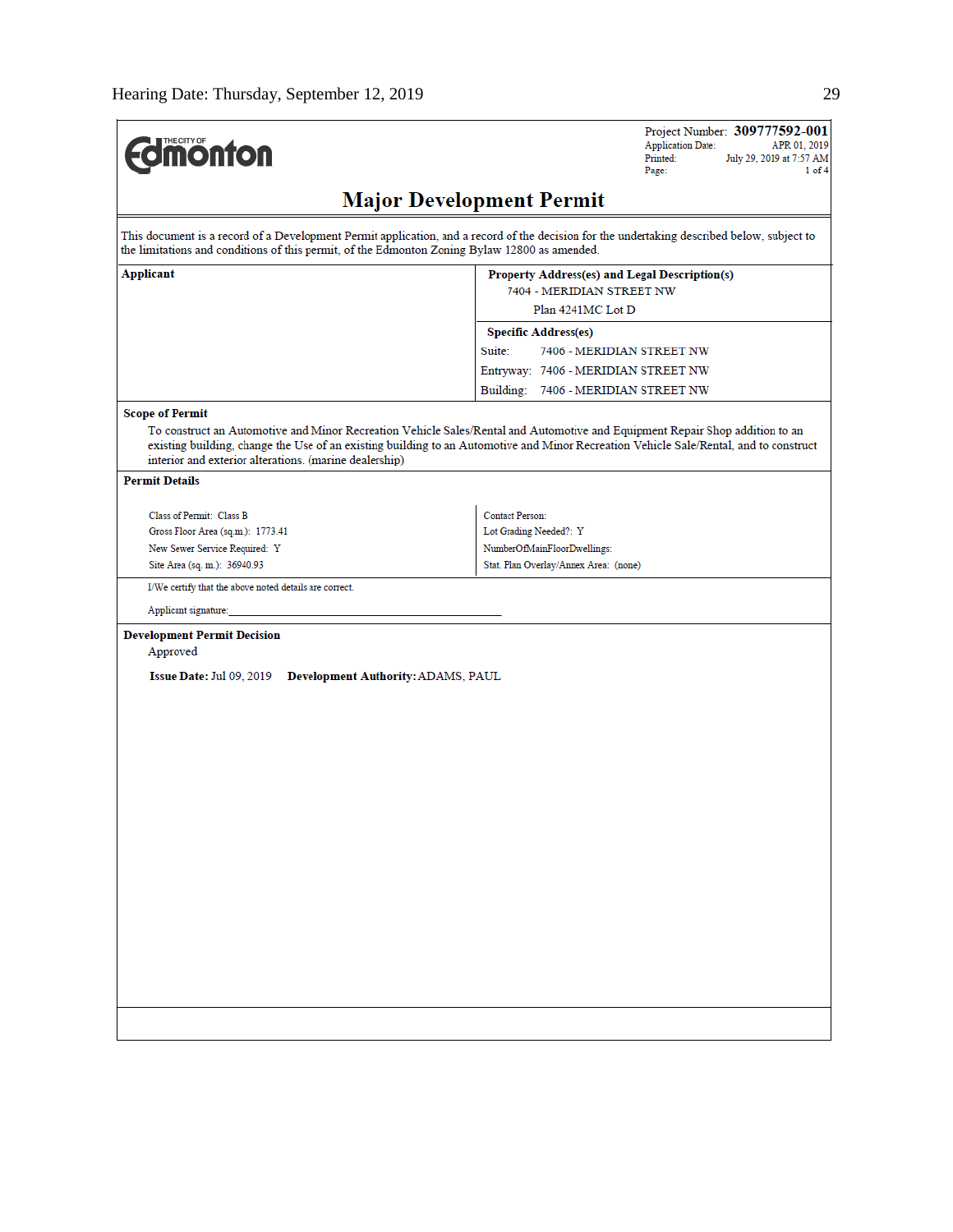| <b>monton</b>                                                                                                                                                                                                                                                                                                                                                                                                                                                                                                                                                                                                                                                                                                                                                              | Project Number: 309777592-001<br><b>Application Date:</b><br>APR 01, 2019<br>July 29, 2019 at 7:57 AM<br>Printed:<br>$2$ of $4$<br>Page: |
|----------------------------------------------------------------------------------------------------------------------------------------------------------------------------------------------------------------------------------------------------------------------------------------------------------------------------------------------------------------------------------------------------------------------------------------------------------------------------------------------------------------------------------------------------------------------------------------------------------------------------------------------------------------------------------------------------------------------------------------------------------------------------|------------------------------------------------------------------------------------------------------------------------------------------|
| <b>Major Development Permit</b>                                                                                                                                                                                                                                                                                                                                                                                                                                                                                                                                                                                                                                                                                                                                            |                                                                                                                                          |
| <b>Subject to the Following Conditions</b><br>1. PRIOR TO THE RELEASE OF DRAWINGS FOR BUILDING PERMIT REVIEW, the applicant/owner must enter into a<br>servicing agreement to pay the development assessments listed in the Drainage Assessment response e-mailed to you on June 12,<br>2019. The applicant/owner should contact Steve Jensen at 780-944-7673, upon issuance of the Development Permit, and when<br>he/she is ready to initiate the servicing agreement and make payment. The information on this servicing agreement can be found in<br>the Drainage Assessment response e-mailed to you on June 12, 2019. The final payment amounts will be based on the prevailing<br>rates at the time the applicant/owner pays and enters into a servicing agreement. |                                                                                                                                          |
| The assessment area is 1.6451 ha. The assessment area is obtained from information received from the applicant.                                                                                                                                                                                                                                                                                                                                                                                                                                                                                                                                                                                                                                                            |                                                                                                                                          |
| Please see the Drainage Services response of June 12, 2019 for more information.                                                                                                                                                                                                                                                                                                                                                                                                                                                                                                                                                                                                                                                                                           |                                                                                                                                          |
| 2. Access from the site to Meridian Street exists, as shown on Enclosure I of the Subdivision Planning response. Any modification<br>to the existing access requires the review and approval of Subdivision Planning.                                                                                                                                                                                                                                                                                                                                                                                                                                                                                                                                                      |                                                                                                                                          |
| A. Any proposed gates must not swing out over road right-of-way. Gates must either swing into the property or slide along the<br>fence. No objects are permitted to encroach onto, over or under road right-of-way.                                                                                                                                                                                                                                                                                                                                                                                                                                                                                                                                                        |                                                                                                                                          |
| B. Any boulevard damage occurring as a result of construction traffic must be restored to the satisfaction of Development<br>Inspections, as per Section $15.5(f)$ of the Zoning Bylaw. All expenses incurred for repair are to be borne by the owner.                                                                                                                                                                                                                                                                                                                                                                                                                                                                                                                     |                                                                                                                                          |
| C. All access locations and curb crossings shall have the approval of Subdivision Planning. Reference Section 53(1):                                                                                                                                                                                                                                                                                                                                                                                                                                                                                                                                                                                                                                                       |                                                                                                                                          |
| 3. Landscaping shall be in accordance with the approved Landscape Plan, and Section 55 of the Zoning Bylaw, to the satisfaction of<br>the Development Officer.                                                                                                                                                                                                                                                                                                                                                                                                                                                                                                                                                                                                             |                                                                                                                                          |
| B. Any changes to an approved Landscape Plan require the approval of the Development Officer prior to the Landscaping being<br>installed                                                                                                                                                                                                                                                                                                                                                                                                                                                                                                                                                                                                                                   |                                                                                                                                          |
| C. Landscaping shall be installed within 18 months of receiving the Final Occupancy Permit. Landscaping shall be maintained in a<br>healthy condition for a minimum of 24 months after the landscaping has been installed, to the satisfaction of the Development<br>Officer.                                                                                                                                                                                                                                                                                                                                                                                                                                                                                              |                                                                                                                                          |
| D. A Landscape Security shall be provided to the City of Edmonton at the time of initial Landscape Inspection, to the satisfaction of<br>the Development Officer. The initial Landscape Inspection shall be requested within 14 days of the Landscape installation being<br>completed (www.edmonton.ca/landscapeinspectionrequest).                                                                                                                                                                                                                                                                                                                                                                                                                                        |                                                                                                                                          |
| E. Upon determination that landscaping has been installed in compliance with the approved Landscape Plan, 20% of the full<br>Landscape Security value as determined by the Development Officer shall be collected. The Landscape Security shall be retained<br>for a period of 24 months from the date of the initial Landscape Inspection.                                                                                                                                                                                                                                                                                                                                                                                                                                |                                                                                                                                          |
| F. Sites that are not completed or are not compliant with approved Landscape Plans at the initial Landscape Inspection shall, in<br>addition, be required to submit a Security for incomplete work; up to the full value of the Landscape Security, as determined by the<br>Development Officer.                                                                                                                                                                                                                                                                                                                                                                                                                                                                           |                                                                                                                                          |
| 4. All storage, loading, display or parking areas shall be hardsurfaced in accordance with subsection 54.6 of this Bylaw (Reference<br>Section $400.5(1)(a)$                                                                                                                                                                                                                                                                                                                                                                                                                                                                                                                                                                                                               |                                                                                                                                          |
| 5. The asphalt grindings used in the display area shall be of a maximum size of 2 inches to ensure that there is no dust coming from<br>this surface material and will provide a hardsurface which can be penetrated by rain.                                                                                                                                                                                                                                                                                                                                                                                                                                                                                                                                              |                                                                                                                                          |
| 6. All required parking and loading facilities shall only be used for the purpose of accommodating the vehicles of clients,<br>customers, employees, members, residents or visitors in connection with the building or Use for which the parking and loading<br>facilities are provided, and the parking and loading facilities shall not be used for driveways, access or egress, commercial repair                                                                                                                                                                                                                                                                                                                                                                       |                                                                                                                                          |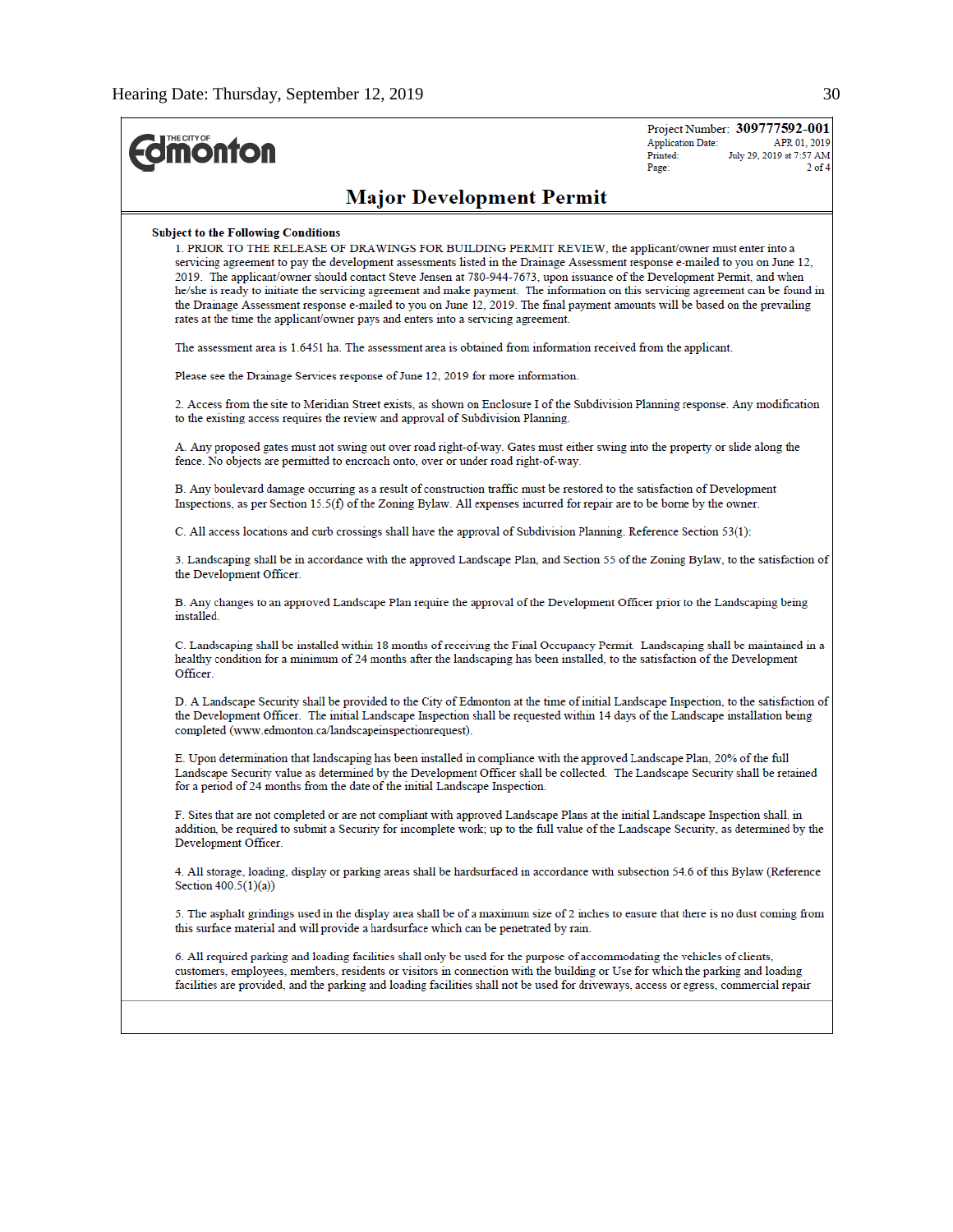| <b>monton</b>                                                                                                                                                                                                                                                                                                                                                                                                                                                                                 | Project Number: 309777592-001<br>APR 01, 2019<br><b>Application Date:</b><br>Printed:<br>July 29, 2019 at 7:57 AM<br>$3$ of 4<br>Page: |
|-----------------------------------------------------------------------------------------------------------------------------------------------------------------------------------------------------------------------------------------------------------------------------------------------------------------------------------------------------------------------------------------------------------------------------------------------------------------------------------------------|----------------------------------------------------------------------------------------------------------------------------------------|
| <b>Major Development Permit</b>                                                                                                                                                                                                                                                                                                                                                                                                                                                               |                                                                                                                                        |
| work, display, sale or storage of goods of any kind. (Reference Section 54.1.1.c)                                                                                                                                                                                                                                                                                                                                                                                                             |                                                                                                                                        |
| 7. No parking, loading, storage, trash collection, outdoor service or display area shall be permitted within the required 6.0m yards<br>and loading, storage, parking and trash collection areas shall be screened from view from any adjacent site and public roadway in<br>accordance with Section 54 of the Zoning Bylaw. (Reference Section 400.4(4).)                                                                                                                                    |                                                                                                                                        |
| 8. All outdoor trash collection areas shall be located and screened to the satisfaction of the Development Officer in accordance with<br>Sections $55(4)$ & $(5)$ .                                                                                                                                                                                                                                                                                                                           |                                                                                                                                        |
| 9. Any outdoor lighting for any development shall be located and arranged so that no direct rays of light are directed at any<br>adjoining properties, or interfere with the effectiveness of any traffic control devices. (Reference Section 51)                                                                                                                                                                                                                                             |                                                                                                                                        |
| 10. lighting for the display areas shall be mounted on lamp standards and no exposed bulbs or strings of lights shall be used.<br>(Reference Section $400.5(1)(c)$ )                                                                                                                                                                                                                                                                                                                          |                                                                                                                                        |
| <b>ADVISEMENTS:</b>                                                                                                                                                                                                                                                                                                                                                                                                                                                                           |                                                                                                                                        |
| a. This Development Permit is NOT valid until the Notification Period expires in accordance to Section 21.1. (Reference Section<br>17.1)                                                                                                                                                                                                                                                                                                                                                      |                                                                                                                                        |
| b. This Development Permit is NOT a Business Licence. A separate application must be made for a Business Licence. Please<br>contact the 311 Call Centre (780-442-5311) for further information.                                                                                                                                                                                                                                                                                               |                                                                                                                                        |
| c. Signs require separate Development Applications.                                                                                                                                                                                                                                                                                                                                                                                                                                           |                                                                                                                                        |
| d. A building permit is required for any construction or change in Use of a building. For a building permit, and prior to the plans<br>examination review, you require construction drawings and the payment of fees. Please contact the 311 Call Centre (780-442-5311)<br>for further information.                                                                                                                                                                                           |                                                                                                                                        |
| e. The City of Edmonton does not conduct independent environmental checks of land within the City. If you are concerned about<br>the suitability of this property for any purpose, you should conduct your own tests and reviews. The City of Edmonton, in issuing<br>this Development Permit, makes no representations and offers no warranties as to the suitability of the property for any purpose or<br>as to the presence or absence of any environmental contaminants on the property. |                                                                                                                                        |
| f. An approved Development Permit means that the proposed development has been reviewed against the provisions of this bylaw.<br>It does not remove obligations to conform with other legislation, bylaws or land title instruments including, but not limited to, the<br>Municipal Government Act, the Safety Codes Act or any caveats, restrictive covenants or easements that might be attached to the<br>Site. (Reference Section 5.2)                                                    |                                                                                                                                        |
| g. Unless otherwise stated, all above references to section numbers refer to the authority under the Edmonton Zoning Bylaw 12800<br>as amended.                                                                                                                                                                                                                                                                                                                                               |                                                                                                                                        |
| h. Upon future development of the subject property, a pedestrian walkway connection may be required along the west edge of the<br>property to provide a connection to the natural area to the south, as shown on Enclosure I of the Subdivision Planning Response.                                                                                                                                                                                                                            |                                                                                                                                        |
| <b>Variances</b>                                                                                                                                                                                                                                                                                                                                                                                                                                                                              |                                                                                                                                        |
| 1. Parking - The site has 24 parking spaces, instead of 88. (Section 54.1 and Schedule $1(A)$ )                                                                                                                                                                                                                                                                                                                                                                                               |                                                                                                                                        |
| 2. Landscaping: Tree Size - 58% of the Coniferous trees are shorter than required, and 51% of the Deciduous trees are smaller in<br>caliper than required. (Section 55.8.3)                                                                                                                                                                                                                                                                                                                   |                                                                                                                                        |
| 3. You are receiving this notice because a Discretionary Use Development Permit has been issued, pursuant to Section 12.4 and<br>20.3 of the Edmonton Zoning Bylaw.                                                                                                                                                                                                                                                                                                                           |                                                                                                                                        |
|                                                                                                                                                                                                                                                                                                                                                                                                                                                                                               |                                                                                                                                        |
|                                                                                                                                                                                                                                                                                                                                                                                                                                                                                               |                                                                                                                                        |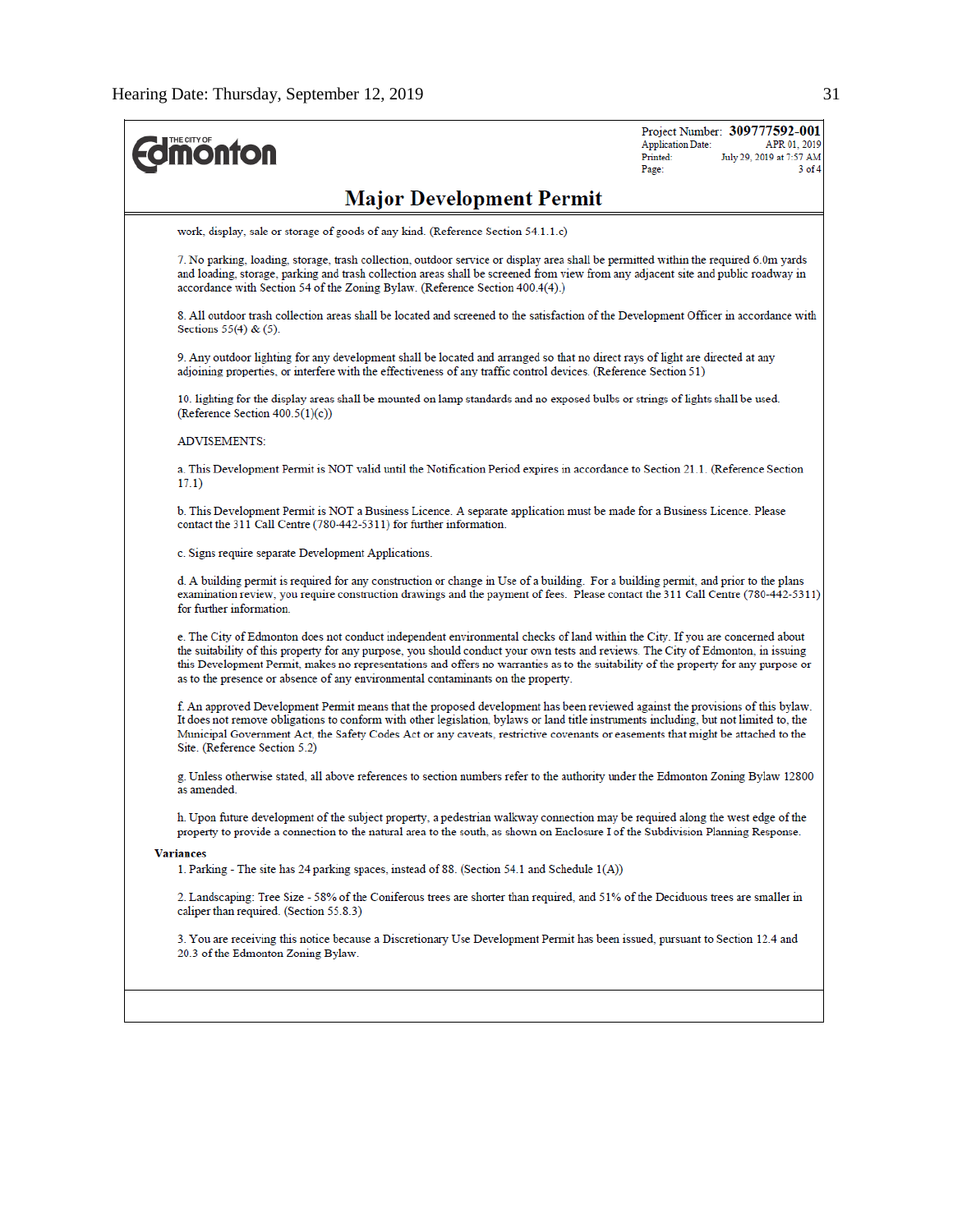| <b>dimonton</b>                                                                                                                                                                        |                                                                                             |                                                                                    |                                                          | <b>Application Date:</b><br>Printed:<br>Page:                                    | Project Number: 309777592-001<br>APR 01, 2019<br>July 29, 2019 at 7:57 AM<br>4 of 4 |  |  |
|----------------------------------------------------------------------------------------------------------------------------------------------------------------------------------------|---------------------------------------------------------------------------------------------|------------------------------------------------------------------------------------|----------------------------------------------------------|----------------------------------------------------------------------------------|-------------------------------------------------------------------------------------|--|--|
| <b>Major Development Permit</b>                                                                                                                                                        |                                                                                             |                                                                                    |                                                          |                                                                                  |                                                                                     |  |  |
| <b>Rights of Appeal</b><br>This approval is subject to the right of appeal as outlined in Chapter 24, Section 683 through 689 of the Municipal Government<br>Amendment Act.            |                                                                                             |                                                                                    |                                                          |                                                                                  |                                                                                     |  |  |
| Notice Period Begins: Jul 16, 2019                                                                                                                                                     |                                                                                             | Ends: Aug 06, 2019                                                                 |                                                          |                                                                                  |                                                                                     |  |  |
| Fees                                                                                                                                                                                   |                                                                                             |                                                                                    |                                                          |                                                                                  |                                                                                     |  |  |
| Dev. Application Fee for GFA<br>Lot Grading Fee<br>Development Permit Inspection Fee<br>Major Dev. Application Fee<br>Total GST Amount:<br>Totals for Permit:<br>(\$43.11 outstanding) | <b>Fee Amount</b><br>\$1,274.00<br>\$871.81<br>\$518.00<br>\$963.00<br>\$0.00<br>\$3,626.81 | <b>Amount Paid</b><br>\$1,274.00<br>\$828.70<br>\$518.00<br>\$963.00<br>\$3,583.70 | Receipt#<br>05774340<br>05774340<br>05774340<br>05774340 | <b>Date Paid</b><br>Apr 10, 2019<br>Apr 10, 2019<br>Apr 10, 2019<br>Apr 10, 2019 |                                                                                     |  |  |
|                                                                                                                                                                                        |                                                                                             |                                                                                    |                                                          |                                                                                  |                                                                                     |  |  |
|                                                                                                                                                                                        |                                                                                             |                                                                                    |                                                          |                                                                                  |                                                                                     |  |  |
|                                                                                                                                                                                        |                                                                                             |                                                                                    |                                                          |                                                                                  |                                                                                     |  |  |
|                                                                                                                                                                                        |                                                                                             |                                                                                    |                                                          |                                                                                  |                                                                                     |  |  |